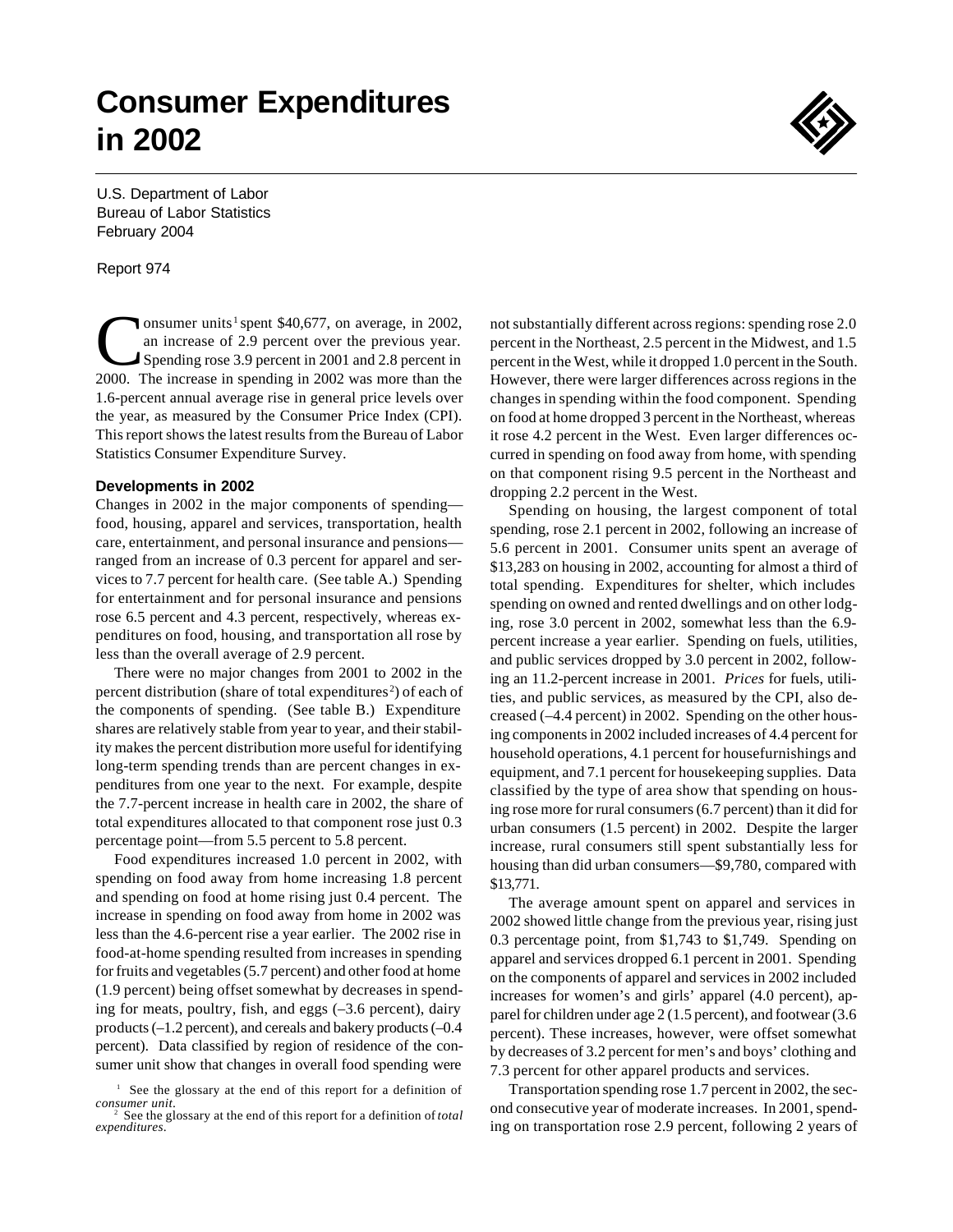larger increases—5.8 percent in 2000 and 6.0 percent in 1999. Spending on vehicle purchases, the largest transportation subcomponent, rose 2.4 percent in 2002. That increase, together with a 4.0-percent rise in other vehicle expenses, offset decreases in spending on gasoline and motor oil  $(-3.4)$ percent) and public transportation (–2.7 percent). Other vehicle expenses include spending on items such as maintenance and repairs, vehicle finance charges, and rentals and leases. Prices for motor fuels, as measured by the CPI, also decreased in 2002 (–6.5 percent). Data classified by the race of the reference person<sup>3</sup> show that spending on transportation by blacks rose 5.1 percent in 2002, compared with an increase of 1.5 percent for whites and others. An increase of 10.4 percent for vehicle purchases by blacks, as against 1.8 percent for vehicle purchases by whites and others, was primarily responsible for the larger increase in the overall component for blacks. A year earlier, the opposite was the case: whites and others increased their spending on vehicle purchases by 5.4 percent, whereas blacks decreased their spending by 4.0 percent. Spending on vehicles is subject to large changes from year to year because vehicles are expensive items that are typically purchased infrequently, so relatively small changes in the percentage of consumer units making such purchases can affect the overall average. Despite the larger increases in spending by blacks, their level of transportation expenditures (\$5,447) remained well below that of whites and others (\$8,077).

Spending on health care rose 7.7 percent in 2002, following increases of 5.5 percent in 2000 and 5.6 percent in 2001. As was the case in both of the earlier years, the increase in 2002 was due primarily to relatively large increases for health insurance and drugs (both prescription and nonprescription). Spending for health insurance rose 10.1 percent in 2002 and spending on drugs rose 8.6 percent. Spending for medical services and for medical supplies, the other two health care components, rose 3.0 percent and 5.6 percent, respectively. Data classified by the age of the reference person show that, in 2002, spending on health care by consumer units whose reference person was under age 25 rose 20.8 percent, whereas increases for units with reference person 65 years or older was just 2.7 percent. However, despite the larger increase for the younger group, the older group still spent a substantially bigger share of their total expenditures on health care than did the younger group—12.8 percent, compared with 2.6 percent.

Spending on entertainment rose 6.5 percent in 2002, following an increase of 4.8 percent in 2001 and a decrease of 1.5 percent in 2000. Among the components of entertainment, fees and admissions rose 2.9 percent; televisions, radios, and sound equipment, 4.9 percent; pets, toys, and playground equipment, 9.4 percent; and other entertainment supplies, equipment, and services, 10.8 percent. This last component includes expensive items, such as motorized recre-

<sup>3</sup> See the glossary at the end of this report for a definition of *reference person*.

#### **Consumer Expenditure Survey Collection of Bracketed Income Data**

In 2001, the Interview portion of the Consumer Expenditure Survey began to include information collected from respondents in the form of income ranges or brackets, in addition to discrete income amounts, as reported in the past. Respondents who are unable or unwilling to provide a specific dollar amount may be able or willing to estimate a range for their income. The bracketed amounts should provide more reliable income estimates because they increase the percentage of households providing income data. Also affected are those few expenditure items derived from income data, such as deductions for Social Security. As a result, amounts for those items are not strictly comparable with previous data.

ational vehicles and boats, that are purchased relatively infrequently, so relatively small changes in the percentage of consumer units purchasing such items can affect the overall average. Data classified by the size of the consumer unit show that the largest increase (11.8 percent) was in spending by the largest consumer units—those with five or more persons—and that this increase was due primarily to a large rise in spending on the other entertainment supplies, equipment, and services component.

Expenditures and deductions for personal insurance and pensions rose 4.3 percent in 2002, following an increase of 11.1 percent in 2001. (See the accompanying box for a caveat on these estimates.) Personal insurance and pensions accounts for 9.6 percent of the total expenditures of all consumer units. Data classified by income quintile show that consumer units in the highest income quintile allocate 15.1 percent of their total expenditures to personal insurance and pensions, compared with just 2.7 percent allocated by consumer units in the lowest income quintile. (The lowest quintile includes a larger proportion of retired persons, students, and persons just starting their careers, and these groups typically do not spend as much for personal insurance and pensions.)

Expenditure levels for the remaining components were not as high as those for the major components of spending. Among the smaller components, the largest increase in 2002 was for spending on education, which rose 16.0 percent, following a 2.5-percent increase a year earlier. Spending on alcoholic beverages and on personal care products and services increased more than the overall average in 2002, rising 7.7 percent and 8.5 percent, respectively. Miscellaneous expenditures, which include spending on items such as legal and accounting fees, funeral expenses, and other items not easily categorized elsewhere, rose 5.6 percent. Spending on tobacco products and supplies also grew more than the overall average, rising 3.9 percent in 2002. Cash contributions increased 1.5 percent, whereas spending on reading decreased 1.4 percent.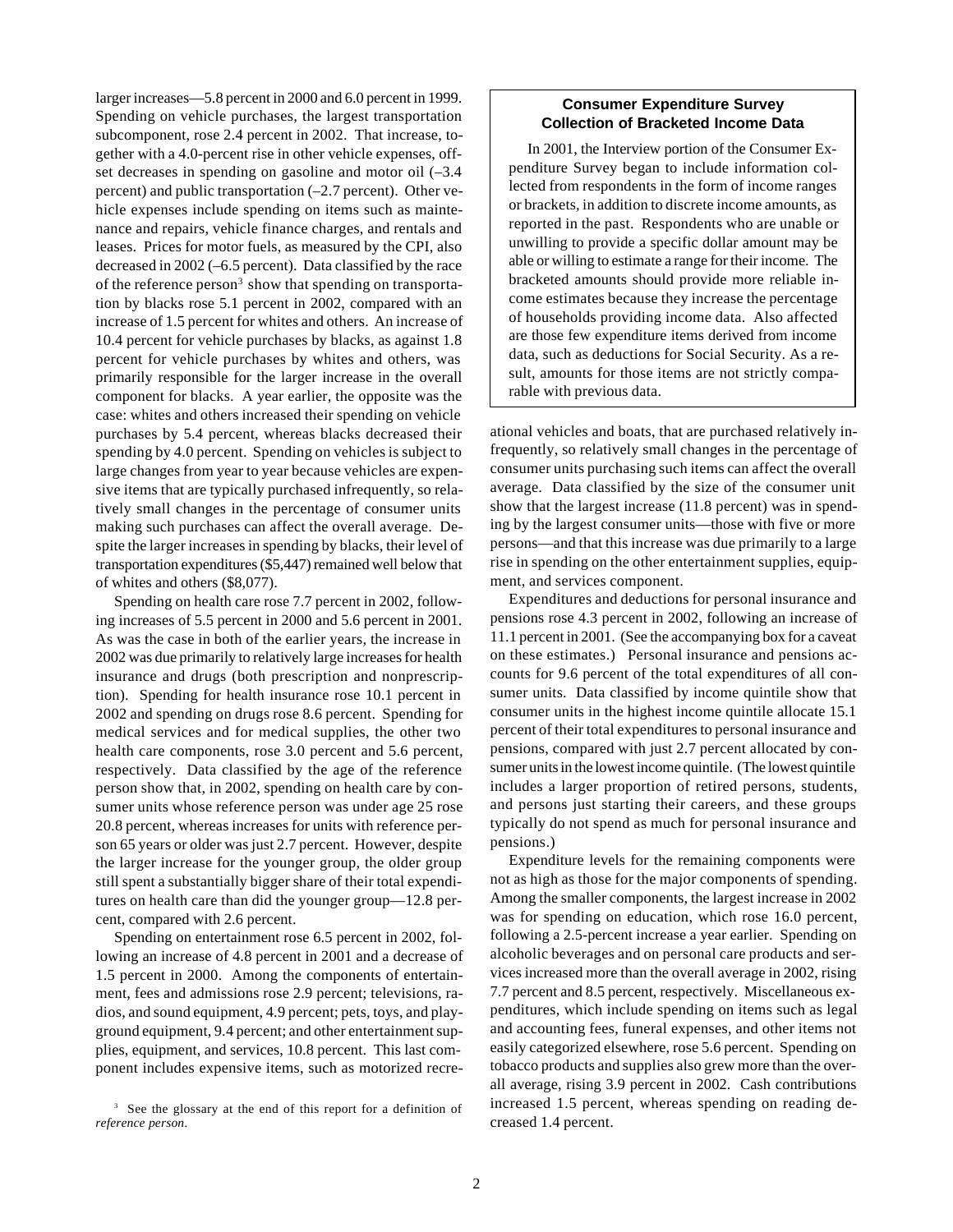|           | Table A. Average annual expenditures of all consumer units and percent changes, Consumer Expenditure Survey, |  |
|-----------|--------------------------------------------------------------------------------------------------------------|--|
| 2000-2002 |                                                                                                              |  |

|                                                                                                                                                                                                                                                    |                                                                                                                                                                                                                                                    |                                                                                                                                                                                                                                                    | Percent change<br>2000-2001                                                                                                                                                                                                                    |                                                                                                                                                                                                                                               |
|----------------------------------------------------------------------------------------------------------------------------------------------------------------------------------------------------------------------------------------------------|----------------------------------------------------------------------------------------------------------------------------------------------------------------------------------------------------------------------------------------------------|----------------------------------------------------------------------------------------------------------------------------------------------------------------------------------------------------------------------------------------------------|------------------------------------------------------------------------------------------------------------------------------------------------------------------------------------------------------------------------------------------------|-----------------------------------------------------------------------------------------------------------------------------------------------------------------------------------------------------------------------------------------------|
|                                                                                                                                                                                                                                                    |                                                                                                                                                                                                                                                    |                                                                                                                                                                                                                                                    |                                                                                                                                                                                                                                                | $2001 - 02$                                                                                                                                                                                                                                   |
| 109,367                                                                                                                                                                                                                                            | 110,339                                                                                                                                                                                                                                            | 112,108                                                                                                                                                                                                                                            |                                                                                                                                                                                                                                                |                                                                                                                                                                                                                                               |
| \$44,649                                                                                                                                                                                                                                           | \$47,507                                                                                                                                                                                                                                           | \$49,430                                                                                                                                                                                                                                           |                                                                                                                                                                                                                                                |                                                                                                                                                                                                                                               |
| 48.2<br>2.5<br>1.4<br>1.9                                                                                                                                                                                                                          | 48.1<br>2.5<br>1.4<br>1.9                                                                                                                                                                                                                          | 48.1<br>2.5<br>1.4<br>2.0                                                                                                                                                                                                                          |                                                                                                                                                                                                                                                |                                                                                                                                                                                                                                               |
| \$38,045<br>5,158<br>3,021<br>453<br>795<br>325<br>521<br>927<br>2.137<br>372<br>12.319<br>7,114<br>2,489<br>684<br>482<br>1.549<br>1,856<br>7,417<br>3,418<br>1,291<br>2.281<br>427<br>2,066<br>1,863<br>564<br>146<br>632<br>319<br>776<br>1,192 | \$39,518<br>5,321<br>3,086<br>452<br>828<br>332<br>522<br>952<br>2.235<br>349<br>13.011<br>7,602<br>2,767<br>676<br>509<br>1,458<br>1,743<br>7,633<br>3,579<br>1,279<br>2.375<br>400<br>2.182<br>1,953<br>485<br>141<br>648<br>308<br>750<br>1,258 | \$40,677<br>5,375<br>3,099<br>450<br>798<br>328<br>552<br>970<br>2,276<br>376<br>13.283<br>7,829<br>2.684<br>706<br>545<br>1,518<br>1,749<br>7,759<br>3,665<br>1,235<br>2.471<br>389<br>2.350<br>2,079<br>526<br>139<br>752<br>320<br>792<br>1,277 | 3.9<br>3.2<br>2.2<br>$-.2$<br>4.2<br>2.2<br>.2<br>2.7<br>4.6<br>$-6.2$<br>5.6<br>6.9<br>11.2<br>$-1.2$<br>5.6<br>$-5.9$<br>$-6.1$<br>2.9<br>4.7<br>$-.9$<br>4.1<br>$-6.3$<br>5.6<br>4.8<br>$-14.0$<br>$-3.4$<br>2.5<br>$-3.4$<br>$-3.4$<br>5.5 | 2.9<br>1.0<br>$\cdot$<br>$-.4$<br>$-3.6$<br>$-1.2$<br>5.7<br>1.9<br>1.8<br>7.7<br>2.1<br>3.0<br>$-3.0$<br>4.4<br>7.1<br>4.1<br>.3<br>1.7<br>2.4<br>$-3.4$<br>4.0<br>$-2.7$<br>7.7<br>6.5<br>8.5<br>$-1.4$<br>16.0<br>3.9<br>5.6<br>1.5<br>4.3 |
|                                                                                                                                                                                                                                                    | 2000<br>66<br>3,365<br>399                                                                                                                                                                                                                         | 2001<br>66<br>3,737                                                                                                                                                                                                                                | 2002<br>66<br>3,899                                                                                                                                                                                                                            | 11.1<br>2.8<br>410<br>406                                                                                                                                                                                                                     |

<sup>1</sup> Income values are derived from "complete income reporters" only.<br><sup>2</sup> See box on page 2.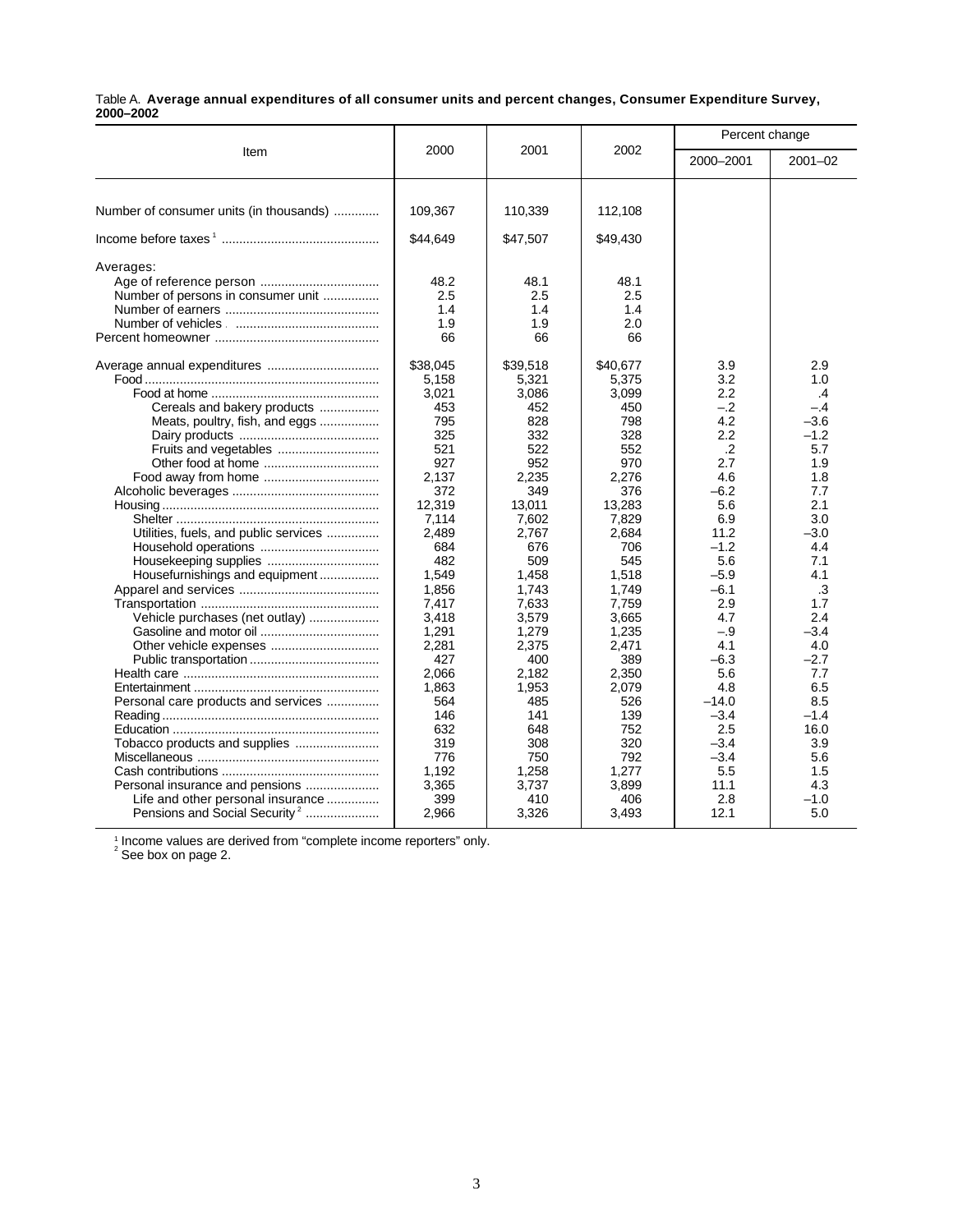Table B. **Percent distribution of total annual expenditures by major category, Consumer Expenditure Survey, 1999–2002**

| Item | 1999  | 2000  | 2001  | 2002  |
|------|-------|-------|-------|-------|
|      | 100.0 | 100.0 | 100.0 | 100.0 |
|      | 13.6  | 136   | 13.5  | 13.2  |
|      | 7.9   | 7.9   | 7.8   | 7.6   |
|      | 5.7   | 5.6   | 5.7   | 5.6   |
|      | 32.6  | 32.4  | 32.9  | 32.7  |
|      | 4.7   | 4.9   |       | 4.3   |
|      | 19.0  | 19.5  | 19.3  | 19.1  |
|      | 8.9   | 9.0   | 9.1   | 9.0   |
|      | 2.9   | 3.4   | 3.2   | 3.0   |
|      | 7.2   |       | 7.0   | 7.0   |
|      | 5.3   | 5.4   | 5.5   | 5.8   |
|      | 5.1   | 4.9   | 4.9   |       |
|      | 9.3   | 8.8   | 9.5   | 9.6   |
|      | 1.1   | 1.0   |       | 1. በ  |
|      | 8.2   | 7.8   | 8.4   | 8.6   |
|      | 10.5  | 10.5  | 10.0  | 10.3  |
|      |       |       |       |       |

1 Includes expenditures for alcoholic beverages, personal care products and services, reading, education, and tobacco products and supplies, as well as cash contributions and miscellaneous expenditures.

#### **Brief description of the Consumer Expenditure Survey**

The current Consumer Expenditure Survey program was begun in 1980. Its principal objective is to collect information on the buying habits of American consumers. Consumer expenditure data are used in a variety of research endeavors by government, business, labor, and academic analysts. In addition, the data are required for periodic revision of the CPI.

The survey, which is conducted by the U.S. Census Bureau for the Bureau of Labor Statistics, consists of two components: A Diary or recordkeeping survey completed by participating consumer units for two consecutive 1-week periods and an Interview survey, in which expenditures of consumer units are obtained in five interviews conducted at 3 month intervals. Results in this report are based on integrated data from both surveys.

Survey participants record dollar amounts for goods and services purchased during the reporting period, regardless of whether payment is made at the time of purchase. Expenditure amounts include all sales and excise taxes for all items purchased by the consumer unit for itself or for others. Excluded from both surveys are all business-related expenditures and expenditures for which the consumer unit is reimbursed.

Each component of the survey queries an independent sample of consumer units that is representative of the U.S. population. For the Diary survey, about 7,500 consumer units are sampled each year. Each consumer unit keeps a diary for two 1-week periods, yielding approximately 15,000 diaries a year. The Interview sample, selected on a rotating panel basis, surveys about 7,500 consumer units each quarter. Each consumer unit is interviewed once per quarter, for five consecutive quarters. Data are collected on an ongoing basis in 105 areas of the United States.

The Interview survey is designed to capture expenditure data that respondents can reasonably recall for a period of 3 months or longer. In general, these include relatively large expenditures, such as those for real property, automobiles, and major appliances, or expenditures that occur on a regular basis, such as those for rent, utility payments, or insurance premiums. Including global estimates of spending for food, it is estimated that about 95 percent of expenditures are covered in the Interview survey. Nonprescription drugs, household supplies, and personal care items are excluded. The Interview survey also provides data on expenditures incurred on leisure trips.

The Diary survey is designed to capture expenditures on small, frequently purchased items that are normally difficult for respondents to recall. Detailed records of expenses are kept for food and beverages—both at home and in eating places—and for tobacco, housekeeping supplies, nonprescription drugs, and personal care products and services. Expenditures incurred by members of the consumer unit while away from home overnight or longer are excluded from the Diary survey. Although the Diary survey was designed to collect information on expenditures that could not be recalled easily over a given period, respondents are asked to report *all* expenses (except overnight travel) that the consumer unit incurs during the survey week.

Integrated data from the BLS Diary and Interview surveys provide a complete accounting of consumer expenditures and income that neither survey component alone is designed to do. Data on some expenditure items are collected in only one of the components. For example, the Diary does not collect data on expenditures for overnight travel or information on reimbursements, whereas the Interview does. Examples of expenditures for which reimbursements are excluded are medical care; automobile repair; and construction, repairs, alterations, and maintenance of property.

For items that are unique to one or the other survey, the choice of which survey to use as the source of data is obvious. However, there is considerable overlap in coverage between the surveys. Because of this, integrating the data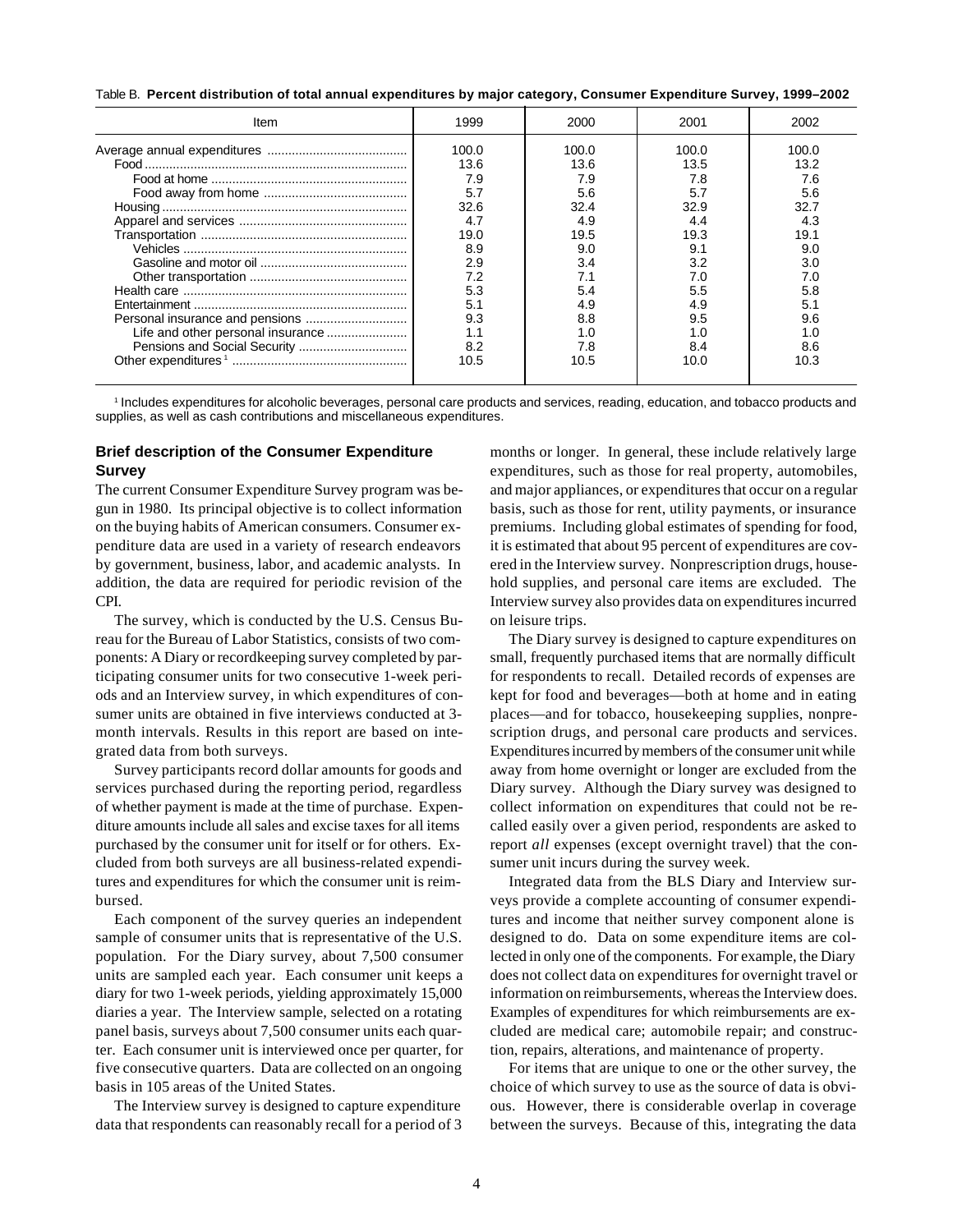presents the problem of determining the appropriate survey component from which to select expenditure items. When data are available from both survey sources, the more reliable of the two (as determined by statistical methods) is selected. As a result, some items are selected from the Interview survey, and others, from the Diary survey.

Population coverage and definitions of components of the Consumer Expenditure Survey differ from those of the CPI. Consumer expenditure data cover the total population, whereas the CPI covers only the urban population. In addition, home ownership is treated differently in the two surveys. Actual expenditures of homeowners are reported in the Consumer Expenditure Survey, whereas the CPI uses a rental equivalence approach that attempts to measure the change in the cost of obtaining, in the rental marketplace, services equivalent to those provided by owner-occupied homes.

#### **Interpreting the data**

Expenditures are averages for consumer units with specified characteristics, regardless of whether a particular unit incurred an expense for a specific item during the recordkeeping period. The average expenditure for an item may be considerably lower than the expenditure by those consumer units that purchased the item. The less frequently an item is purchased, the greater is the difference between the average for all consumer units and the average for those purchasing the item. Also, an individual consumer unit may spend more or less than the average, depending on its particular characteristics. Factors such as income, age of family members, geographic location, taste, and personal preference also influence expenditures. Furthermore, even within groups with similar characteristics, the distribution of expenditures varies substantially. These points should be considered in relating reported averages to individual circumstances.

Users of these survey data should also keep in mind that prices for many goods and services have risen since the survey was conducted. For example, rent as measured by the CPI rose 3.6 percent between 2002 (annual average index) and October 2003.

In addition, sample surveys are subject to two types of errors—sampling and nonsampling. Sampling errors occur because the data are collected from a representative sample rather than from the entire population. Nonsampling errors result from the inability or unwillingness of respondents to provide correct information, from differences in interviewers' abilities, from mistakes in recording or coding, or from other processing errors.

#### **Tables and data**

Tables in this report include integrated data from both the Diary and Interview components of the Consumer Expenditure Survey, enabling data users to associate the full range of expenditures with consumers' demographic characteristics. Tables show data classified by income quintile, income class, age of the reference person, size of the consumer unit, composition of the consumer unit, number of earners, housing tenure, type of area (urban or rural), race, Hispanic origin, region of residence, occupation, and education. (These are the same classifications published in previous reports and bulletins.)

Information on expenditures, income, and family characteristics of single persons, classified by either age and sex or income and sex, is available. Tables that show consumer expenditure data cross-tabulated by income before taxes and age of the reference person, size of the consumer unit, or region of residence also are available. These tables are not presented in this report, but may be obtained from the BLS Division of Consumer Expenditure Surveys.

Integrated Consumer Expenditure Survey data with more detailed expenditure categories are published in biennial reports. The most recent is *Consumer Expenditure Survey, 2000–2001,* Report 969, September 2003. It contains tables of average annual expenditures, income, and characteristics for the same classifications that are shown in this report, but in greater detail. Also included are tables showing average annual data over a 2-year period for (1) Income before taxes, cross-tabulated by age, consumer unit size, or region; (2) single consumers by sex cross-tabulated by either income or age; and (3) selected Metropolitan Statistical Areas (MSAs). Also published in 2003 was *Consumer Expenditure Survey Anthology, 2003,* Report 967, which includes analyses of expenditure data as they apply to various topics of interest, as well as methodological and research articles pertaining to various survey topics. This anthology was the first in a series to be published biennially.

Tables with the same level of detail as shown in the 2-year report can be accessed through the Internet (**http:// www.bls.gov/cex)**. Data are available for 1984–2002. Beginning with the 2000 data, estimates of standard error for integrated Diary and Interview survey data became available on the Internet. Other survey information, including answers to frequently asked questions, a glossary of terms, and order forms for survey products, also is available on the Internet.

#### **Other available data**

The 2002 Diary and Interview microdata—that is, data on individual consumer units—are available on CD-ROM. The Interview files contain expenditure data in two different formats: MTAB files, which present monthly values in an item coding framework based on the CPI pricing scheme, and EXPN files that organize expenditures by the section of the Interview questionnaire in which they are collected. Expenditure values on EXPN files cover different periods, depending on the specific question asked; the files also contain relevant nonexpenditure information not found on the MTAB files. Currently available on CD-ROM are microdata files back to 1990 and for selected earlier years.

Consumer Expenditure Survey data also are available via the BLS fax-on-demand service,which provides information and data that may be accessed from a touch-tone telephone 24 hours a day, 7 days a week, by dialing (202) 691–6325.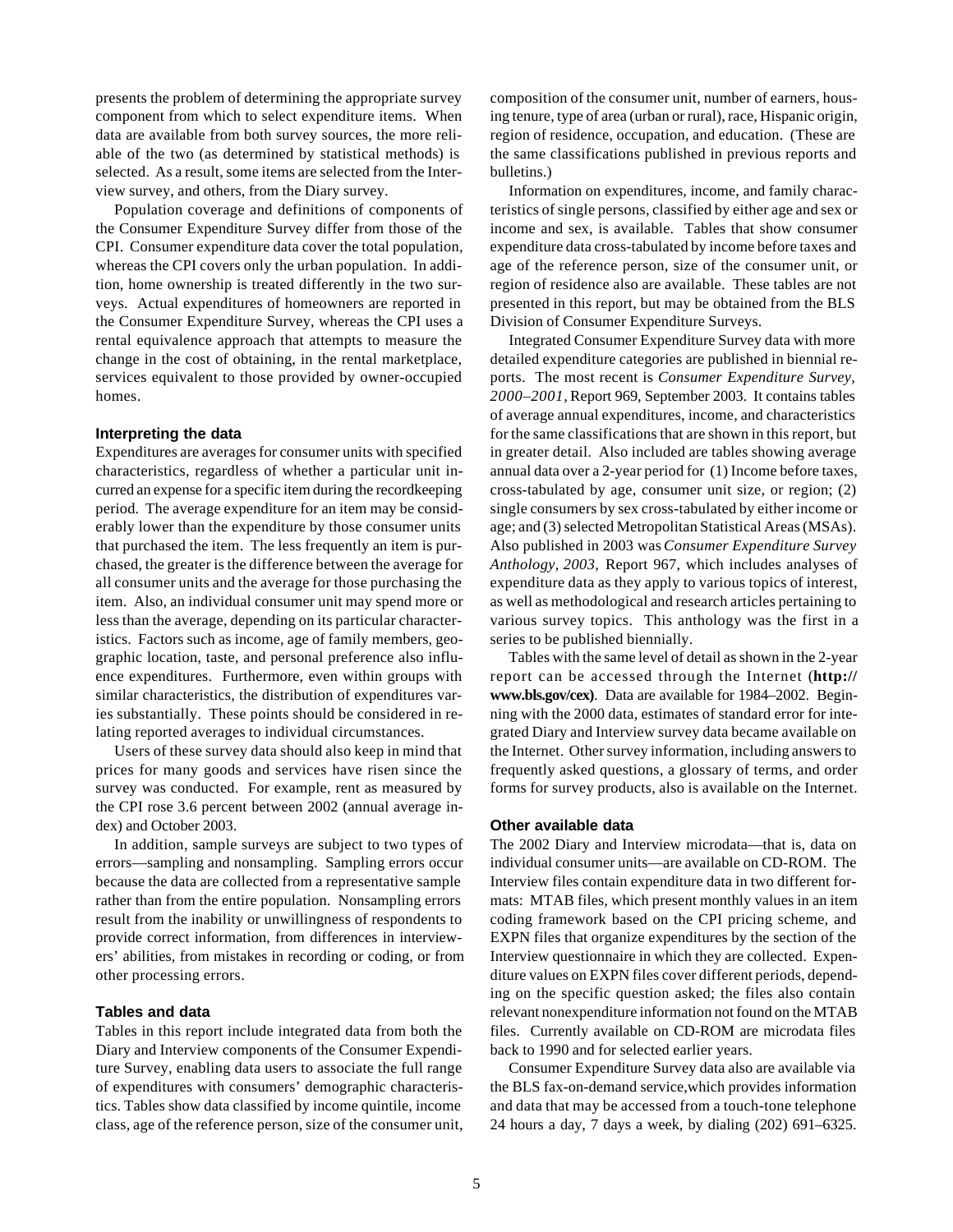Voice prompts explain how to obtain the information. Data available from the fax-on-demand service are for the most recent published year. Additional data are presented in articles in the *Monthly Labor Review*.

For more detailed information on the availability of current and earlier data, contact the Division of Consumer Expenditure Surveys, Bureau of Labor Statistics, Room 3985, 2 Massachusetts Avenue, NE., Washington, DC 20212-0001.

Telephone: (202) 691–6900. E-mail*: (cexinfo@bls.gov)*. Internet: (**http://www.bls.gov/cex**).

Material in this publication is in the public domain and, with appropriate credit, may be reproduced without permission. Information in this report is available upon request to sensory–impaired individuals: Voice phone: (202) 691–5200, Federal Relay Service: 1–800-877–8339.

# **Glossary**

*Consumer unit.* A consumer unit is defined as members of a household related by blood, marriage, adoption, or some other legal arrangement; a single person living alone or sharing a household with others, but who is financially independent; or two or more persons living together who share responsibility for at least 2 out of 3 major types of expenses food, housing, and other expenses. Students living in university-sponsored housing also are included in the sample as separate consumer units.

*Reference person***.** The first member mentioned by the respondent when asked to "Start with the name of the person or one of the persons who owns or rents the home." It is with respect to this person that the relationship of other consumer unit members is determined.

*Total expenditures***.** The transaction costs, including excise and sales taxes, of goods and services acquired during the interview period. Estimates include expenditures for gifts and contributions, as well as payments for pensions and personal insurance.

*Income***.** The combined income earned by all consumer unit members 14 years or older during the 12 months preceding the interview. The components of income are wages and salaries; self-employment income; Social Security and private and government retirement income; interest, dividends, and rental and other property income; unemployment and workers' compensation and veterans' benefits; public assistance, Supplemental Security Income, and Food Stamps; rent or meals or both as pay; and regular contributions for support, such as alimony and child support.

*Complete income reporter***.** In general, a consumer unit that provides values for at least one of the major sources of its income, such as wages and salaries, self-employment income, and Social Security income. Even complete income reporters may not provide a full accounting of all income from all sources.

*Quintiles of income before taxes.* Complete income reporters are ranked in ascending order of income and divided into five equal groups. Incomplete income reporters are not ranked and are shown separately in the quintiles of income tables.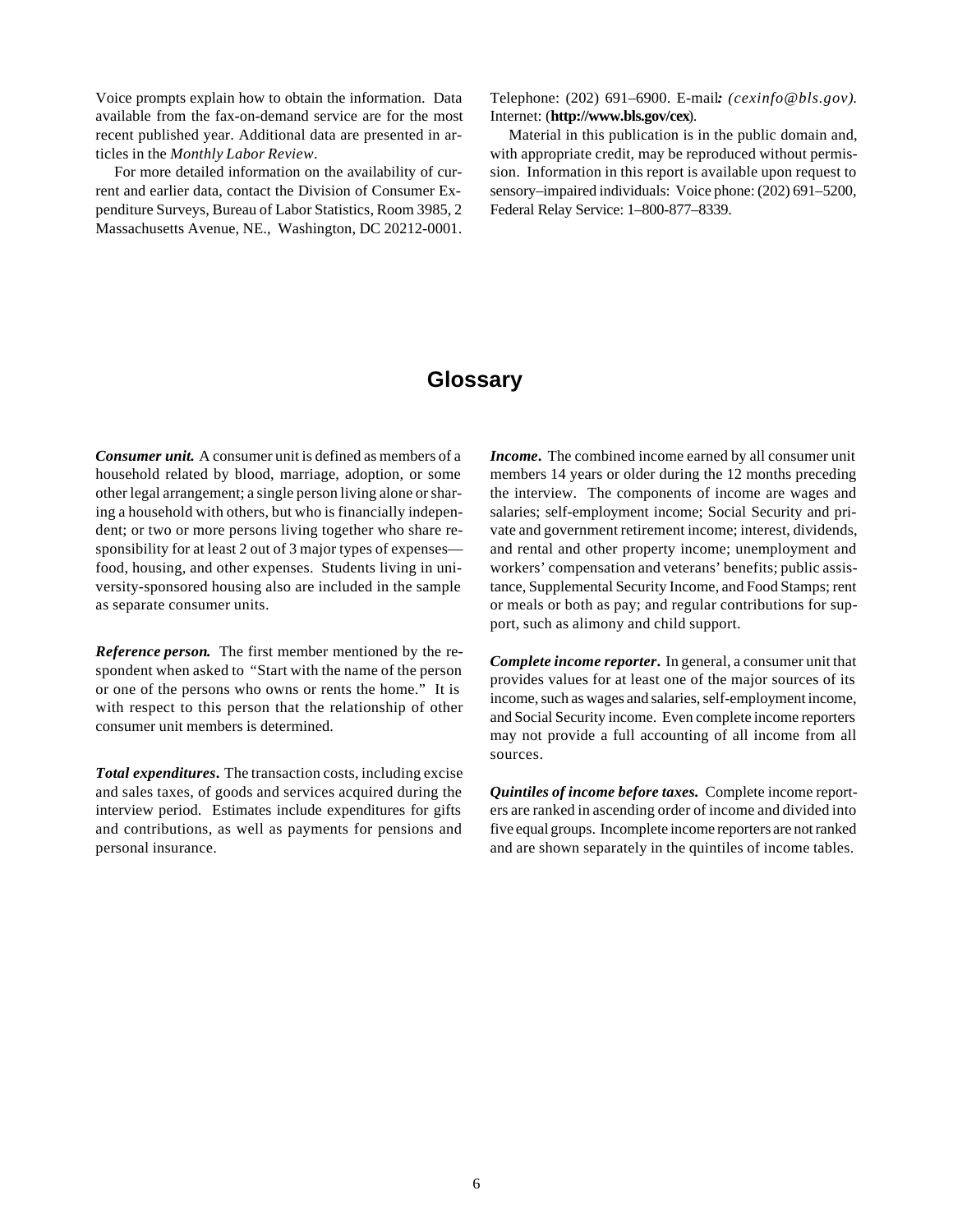# **Table 1. Quintiles of income before taxes: Average annual expenditures and characteristics, Consumer Expenditure Survey, 2002**

|                                         |                                     | Complete reporting of income        |                                    |                                         |                                     |                                          |                                            |                                     |  |
|-----------------------------------------|-------------------------------------|-------------------------------------|------------------------------------|-----------------------------------------|-------------------------------------|------------------------------------------|--------------------------------------------|-------------------------------------|--|
| Item                                    | All                                 | Total                               | Lowest                             | Second                                  | Third                               | Fourth                                   | Highest                                    | reporting                           |  |
|                                         | consumer                            | complete                            | 20                                 | 20                                      | 20                                  | 20                                       | 20                                         | οf                                  |  |
|                                         | units                               | reporting                           | percent                            | percent                                 | percent                             | percent                                  | percent                                    | income                              |  |
| Number of consumer units (in thousands) | 112,108                             | 92,388                              | 18,456                             | 18,474                                  | 18.474                              | 18,487                                   | 18,498                                     | 19,719                              |  |
|                                         | n.a.                                | n.a.                                | n.a.                               | \$14,599                                | \$28,344                            | \$46,507                                 | \$74,392                                   | n.a.                                |  |
| Consumer unit characteristics:          | \$49,430<br>48.1                    | \$49,430<br>48.1                    | \$8,316<br>50.3                    | \$21,162<br>51.5                        | \$36,989<br>47.8                    | \$59,177<br>45.3                         | \$121,367<br>45.5                          | (1)<br>48.1                         |  |
| Average number in consumer unit:        | 2.5<br>.7<br>.3<br>1.4<br>2.0<br>66 | 2.5<br>.7<br>.3<br>1.4<br>2.0<br>66 | 1.7<br>.4<br>.4<br>.7<br>1.0<br>42 | $2.2\,$<br>.5<br>.5<br>1.0<br>1.5<br>56 | 2.5<br>.6<br>.3<br>1.4<br>2.0<br>65 | 2.8<br>.8<br>$\cdot$<br>1.8<br>2.5<br>77 | 3.2<br>.9<br>$\cdot$ 1<br>2.1<br>2.9<br>89 | 2.6<br>.7<br>.3<br>1.3<br>1.8<br>69 |  |
| Average annual expenditures             | \$40,677                            | \$42,557                            | \$19,061                           | \$27,140                                | \$36,881                            | \$50,432                                 | \$79,199                                   | \$33,201                            |  |
|                                         | 5,375                               | 5,612                               | 3,186                              | 4,140                                   | 5,071                               | 6,574                                    | 9,083                                      | 4,771                               |  |
|                                         | 3,099                               | 3,217                               | 2,144                              | 2,677                                   | 3,073                               | 3,660                                    | 4,528                                      | 2,799                               |  |
| Cereals and bakery products             | 450                                 | 471                                 | 323                                | 393                                     | 440                                 | 528                                      | 668                                        | 399                                 |  |
| Meats, poultry, fish, and eggs          | 798                                 | 815                                 | 575                                | 700                                     | 779                                 | 928                                      | 1,091                                      | 758                                 |  |
|                                         | 328                                 | 345                                 | 229                                | 288                                     | 331                                 | 392                                      | 482                                        | 288                                 |  |
|                                         | 552                                 | 568                                 | 381                                | 482                                     | 536                                 | 633                                      | 809                                        | 511                                 |  |
|                                         | 970                                 | 1,018                               | 636                                | 814                                     | 986                                 | 1,178                                    | 1,478                                      | 842                                 |  |
| Food away from home                     | 2,276                               | 2,395                               | 1,042                              | 1,464                                   | 1,998                               | 2,914                                    | 4,554                                      | 1,973                               |  |
|                                         | 376                                 | 415                                 | 172                                | 234                                     | 389                                 | 465                                      | 814                                        | 275                                 |  |
|                                         | 13,283                              | 13,481                              | 6,640                              | 9,117                                   | 11,743                              | 15,340                                   | 24,541                                     | 12,619                              |  |
|                                         | 7,829                               | 7,854                               | 3,891                              | 5,161                                   | 6,771                               | 8,743                                    | 14,690                                     | 7,716                               |  |
|                                         | 5,165                               | 5,148                               | 1,422                              | 2,355                                   | 3,810                               | 6,159                                    | 11,980                                     | 5,244                               |  |
|                                         | 2,160                               | 2,197                               | 2,241                              | 2,589                                   | 2,647                               | 2,108                                    | 1,400                                      | 1,986                               |  |
|                                         | 505                                 | 509                                 | 228                                | 216                                     | 313                                 | 476                                      | 1,309                                      | 485                                 |  |
| Utilities, fuels, and public services   | 2,684                               | 2,683                               | 1,661                              | 2,209                                   | 2,585                               | 3,106                                    | 3,851                                      | 2,691                               |  |
|                                         | 706                                 | 736                                 | 237                                | 415                                     | 610                                 | 768                                      | 1,650                                      | 563                                 |  |
|                                         | 545                                 | 606                                 | 306                                | 428                                     | 501                                 | 929                                      | 865                                        | 395                                 |  |
| Household furnishings and equipment     | 1,518                               | 1,602                               | 544                                | 904                                     | 1,277                               | 1,795                                    | 3,484                                      | 1,254                               |  |
|                                         | 1,749                               | 1,872                               | 953                                | 1,168                                   | 1,526                               | 2,094                                    | 3,617                                      | 1,416                               |  |
|                                         | 7,759                               | 7,984                               | 3,285                              | 5,013                                   | 7,472                               | 10,369                                   | 13,769                                     | 6,727                               |  |
| Vehicle purchases (net outlay)          | 3,665                               | 3,778                               | 1,603                              | 2,322                                   | 3,588                               | 5,083                                    | 6,288                                      | 3,134                               |  |
|                                         | 1,235                               | 1,252                               | 581                                | 907                                     | 1,245                               | 1,569                                    | 1,957                                      | 1,154                               |  |
| Other vehicle expenses                  | 2,471                               | 2,550                               | 938                                | 1,570                                   | 2,336                               | 3,244                                    | 4,657                                      | 2,120                               |  |
| Public transportation                   | 389                                 | 404                                 | 162                                | 215                                     | 303                                 | 472                                      | 866                                        | 320                                 |  |
|                                         | 2,350                               | 2,410                               | 1,402                              | 2,183                                   | 2,506                               | 2.692                                    | 3,262                                      | 2,095                               |  |
|                                         | 2,079                               | 2,167                               | 813                                | 1,103                                   | 1,644                               | 2,659                                    | 4,608                                      | 1,745                               |  |
| Personal care products and services     | 526                                 | 562                                 | 306                                | 417                                     | 493                                 | 644                                      | 947                                        | 433                                 |  |
|                                         | 139                                 | 145                                 | 69                                 | 97                                      | 120                                 | 168                                      | 271                                        | 107                                 |  |
|                                         | 752                                 | 771                                 | 663                                | 364                                     | 437                                 | 662                                      | 1,729                                      | 676                                 |  |
| Tobacco products and smoking supplies   | 320                                 | 334                                 | 238                                | 331                                     | 390                                 | 410                                      | 299                                        | 260                                 |  |
|                                         | 792                                 | 846                                 | 373                                | 625                                     | 756                                 | 1,020                                    | 1,456                                      | 572                                 |  |
|                                         | 1,277                               | 1,366                               | 449                                | 862                                     | 1,121                               | 1,558                                    | 2,834                                      | 862                                 |  |
| Personal insurance and pensions         | 3,899                               | 4,593                               | 512                                | 1,484                                   | 3,213                               | 5,776                                    | 11,967                                     | 644                                 |  |
| Life and other personal insurance       | 406                                 | 425                                 | 159                                | 243                                     | 340                                 | 477                                      | 903                                        | 320                                 |  |
| Pensions and Social Security            | 3,493                               | 4,169                               | 353                                | 1,242                                   | 2,873                               | 5,298                                    | 11,064                                     | 324                                 |  |

<sup>1</sup> Components of income and taxes are derived from "complete income reporters" only; see glossary.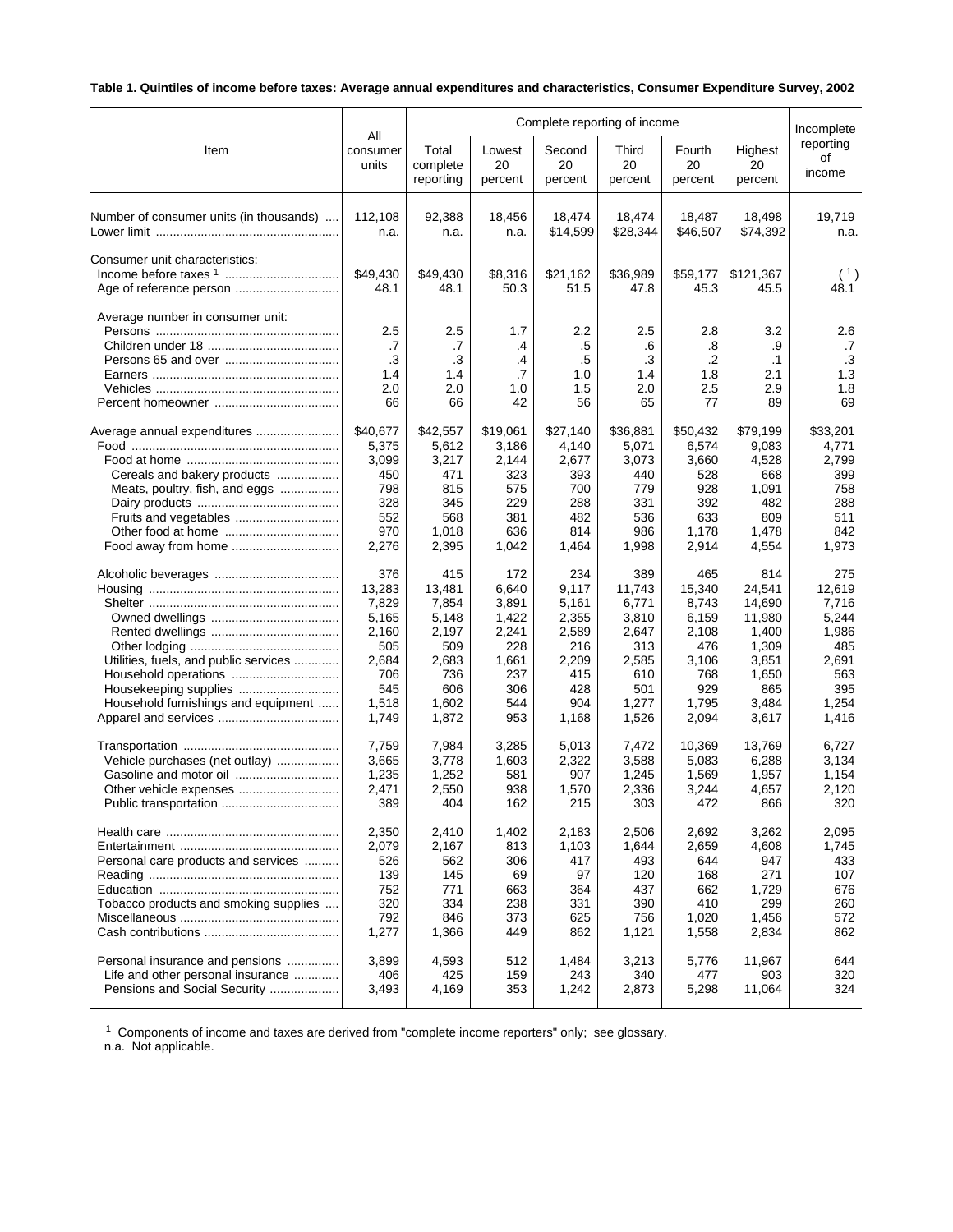# **Table 2. Income before taxes: Average annual expenditures and characteristics, Consumer Expenditure Survey, 2002**

|                                         | Complete reporting of income        |                                    |                                   |                                               |                                        |                                     |                                     |                                     |                                          |                                            |  |
|-----------------------------------------|-------------------------------------|------------------------------------|-----------------------------------|-----------------------------------------------|----------------------------------------|-------------------------------------|-------------------------------------|-------------------------------------|------------------------------------------|--------------------------------------------|--|
| Item                                    | Total                               | Less                               | \$5,000                           | \$10,000                                      | \$15,000                               | \$20,000                            | \$30,000                            | \$40,000                            | \$50,000                                 | \$70,000                                   |  |
|                                         | complete                            | than                               | to                                | to                                            | to                                     | to                                  | to                                  | to                                  | to                                       | and                                        |  |
|                                         | reporting                           | \$5,000                            | \$9,999                           | \$14,999                                      | \$19,999                               | \$29,999                            | \$39,999                            | \$49,999                            | \$69,999                                 | over                                       |  |
| Number of consumer units (in thousands) | 92,388                              | 3,882                              | 7,051                             | 8.007                                         | 7.068                                  | 12,312                              | 10,727                              | 8,873                               | 13,521                                   | 20,947                                     |  |
| Consumer unit characteristics:          | \$49,430<br>48.1                    | \$1,613<br>38.9                    | \$7,725<br>51.1                   | \$12,426<br>55.9                              | \$17,328<br>53.0                       | \$24,495<br>50.4                    | \$34,423<br>47.7                    | \$44,443<br>46.4                    | \$58,933<br>45.3                         | \$115,629<br>45.4                          |  |
| Average number in consumer unit:        | 2.5<br>.7<br>.3<br>1.4<br>2.0<br>66 | 1.7<br>.4<br>.2<br>.9<br>1.0<br>30 | 1.7<br>.4<br>.4<br>.6<br>.9<br>39 | 1.8<br>$\mathcal{A}$<br>.5<br>.7<br>1.2<br>51 | 2.1<br>.5<br>$.5\,$<br>.9<br>1.4<br>54 | 2.3<br>.6<br>.5<br>1.0<br>1.6<br>58 | 2.5<br>.6<br>.3<br>1.3<br>2.0<br>64 | 2.6<br>.7<br>.2<br>1.5<br>2.1<br>69 | 2.8<br>.8<br>$\cdot$<br>1.8<br>2.5<br>78 | 3.1<br>.9<br>$\cdot$ 1<br>2.0<br>2.9<br>88 |  |
| Average annual expenditures             | \$42,557                            | \$19,699                           | \$16,488                          | \$20,918                                      | \$25,015                               | \$28,836                            | \$35,095                            | \$41,787                            | \$50,406                                 | \$76.627                                   |  |
|                                         | 5,612                               | 3,485                              | 2,865                             | 3,238                                         | 3,768                                  | 4,349                               | 4,881                               | 5,502                               | 6,548                                    | 8,874                                      |  |
|                                         | 3,217                               | 2,206                              | 1,838                             | 2,317                                         | 2,483                                  | 2,768                               | 3,006                               | 3,241                               | 3,555                                    | 4,524                                      |  |
| Cereals and bakery products             | 471                                 | 321                                | 272                               | 347                                           | 383                                    | 403                                 | 431                                 | 454                                 | 519                                      | 666                                        |  |
| Meats, poultry, fish, and eggs          | 815                                 | 612                                | 478                               | 640                                           | 615                                    | 729                                 | 782                                 | 807                                 | 896                                      | 1,099                                      |  |
|                                         | 345                                 | 227                                | 215                               | 233                                           | 275                                    | 294                                 | 315                                 | 371                                 | 377                                      | 481                                        |  |
| Fruits and vegetables                   | 568                                 | 386                                | 311                               | 418                                           | 447                                    | 502                                 | 527                                 | 559                                 | 612                                      | 807                                        |  |
| Other food at home                      | 1,018                               | 660                                | 562                               | 678                                           | 762                                    | 840                                 | 951                                 | 1,050                               | 1,151                                    | 1,471                                      |  |
|                                         | 2,395                               | 1,278                              | 1,027                             | 922                                           | 1,286                                  | 1,581                               | 1,875                               | 2,261                               | 2,994                                    | 4,350                                      |  |
|                                         | 415                                 | 197                                | 174                               | 155                                           | 192                                    | 275                                 | 346                                 | 433                                 | 453                                      | 780                                        |  |
|                                         | 13,481                              | 6,776                              | 6,073                             | 7,100                                         | 8,540                                  | 9,595                               | 11,240                              | 13,159                              | 15,276                                   | 23,695                                     |  |
|                                         | 7,854                               | 4,124                              | 3,536                             | 4,066                                         | 4,954                                  | 5,368                               | 6,451                               | 7,671                               | 8,581                                    | 14,212                                     |  |
|                                         | 5,148                               | 1,506                              | 1,164                             | 1,588                                         | 2,165                                  | 2,511                               | 3,547                               | 4,720                               | 6,047                                    | 11,502                                     |  |
| Rented dwellings                        | 2,197                               | 2,181                              | 2,202                             | 2,305                                         | 2,583                                  | 2,640                               | 2,601                               | 2,604                               | 2,082                                    | 1,461                                      |  |
|                                         | 509                                 | 437                                | 169                               | 173                                           | 206                                    | 217                                 | 304                                 | 346                                 | 452                                      | 1,249                                      |  |
| Utilities, fuels, and public services   | 2,683                               | 1,451                              | 1,558                             | 1,889                                         | 2,068                                  | 2,316                               | 2,526                               | 2,749                               | 3,126                                    | 3,782                                      |  |
| Household operations                    | 736                                 | 188                                | 201                               | 304                                           | 314                                    | 477                                 | 575                                 | 688                                 | 753                                      | 1,571                                      |  |
| Housekeeping supplies                   | 606                                 | 377                                | 284                               | 294                                           | 411                                    | 432                                 | 490                                 | 523                                 | 1,046                                    | 847                                        |  |
| Household furnishings and equipment     | 1,602                               | 636                                | 494                               | 547                                           | 792                                    | 1,001                               | 1,198                               | 1,529                               | 1,770                                    | 3,283                                      |  |
|                                         | 1,872                               | 1,349                              | 713                               | 994                                           | 1,131                                  | 1,176                               | 1,497                               | 1,692                               | 2,043                                    | 3,469                                      |  |
|                                         | 7,984                               | 2,975                              | 2,591                             | 3,951                                         | 4,752                                  | 5,275                               | 7,041                               | 8,651                               | 10,555                                   | 13,487                                     |  |
| Vehicle purchases (net outlay)          | 3,778                               | 1,253                              | 1,153                             | 2,053                                         | 2,416                                  | 2,323                               | 3,343                               | 4,292                               | 5,191                                    | 6.198                                      |  |
| Gasoline and motor oil                  | 1,252                               | 604                                | 499                               | 649                                           | 796                                    | 987                                 | 1,261                               | 1,289                               | 1,592                                    | 1,927                                      |  |
|                                         | 2,550                               | 934                                | 781                               | 1,085                                         | 1,365                                  | 1,734                               | 2,172                               | 2,688                               | 3,302                                    | 4,527                                      |  |
| Public transportation                   | 404                                 | 183                                | 158                               | 165                                           | 176                                    | 231                                 | 264                                 | 382                                 | 471                                      | 834                                        |  |
|                                         | 2,410                               | 1,060                              | 1,139                             | 1,854                                         | 2,118                                  | 2,289                               | 2,379                               | 2,598                               | 2,672                                    | 3,230                                      |  |
|                                         | 2,167                               | 867                                | 721                               | 859                                           | 1,002                                  | 1,187                               | 1,561                               | 1,924                               | 2,641                                    | 4,457                                      |  |
| Personal care products and services     | 562                                 | 300                                | 252                               | 351                                           | 386                                    | 432                                 | 464                                 | 551                                 | 655                                      | 915                                        |  |
|                                         | 145                                 | 61                                 | 58                                | 86                                            | 83                                     | 106                                 | 109                                 | 140                                 | 170                                      | 262                                        |  |
|                                         | 771                                 | 1,394                              | 552                               | 377                                           | 448                                    | 311                                 | 388                                 | 536                                 | 619                                      | 1,653                                      |  |
| Tobacco products and smoking supplies   | 334                                 | 191                                | 244                               | 249                                           | 298                                    | 364                                 | 390                                 | 401                                 | 422                                      | 302                                        |  |
|                                         | 846                                 | 391                                | 318                               | 407                                           | 501                                    | 675                                 | 808                                 | 778                                 | 1,035                                    | 1,417                                      |  |
|                                         | 1,366                               | 350                                | 437                               | 507                                           | 800                                    | 981                                 | 1,093                               | 1,182                               | 1,560                                    | 2,704                                      |  |
| Personal insurance and pensions         | 4,593                               | 302                                | 350                               | 790                                           | 995                                    | 1,822                               | 2,898                               | 4,239                               | 5,756                                    | 11,382                                     |  |
| Life and other personal insurance       | 425                                 | 125                                | 134                               | 213                                           | 211                                    | 259                                 | 324                                 | 385                                 | 469                                      | 867                                        |  |
| Pensions and Social Security            | 4,169                               | 177                                | 216                               | 577                                           | 784                                    | 1,563                               | 2,574                               | 3,854                               | 5,287                                    | 10,515                                     |  |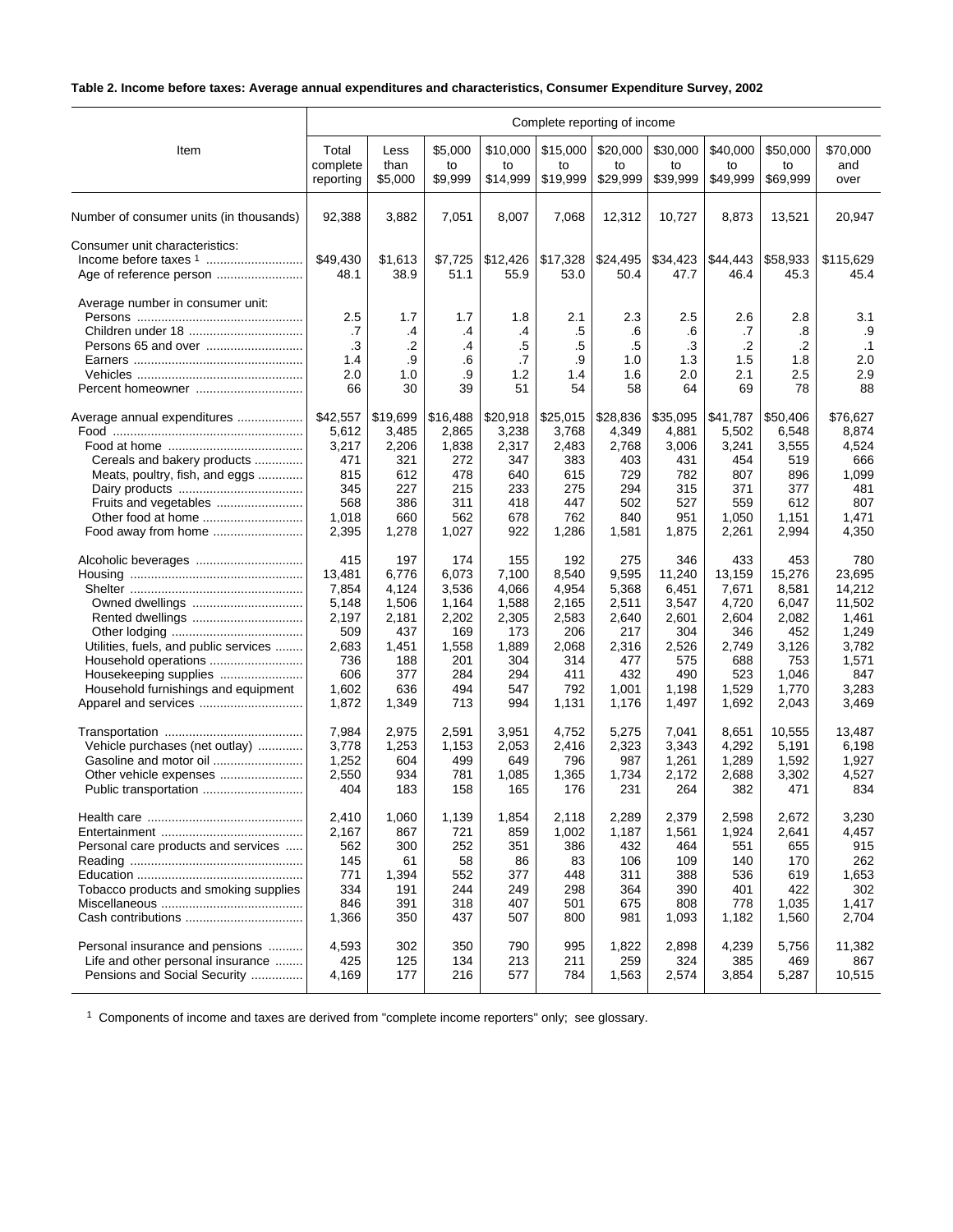# **Table 3. Age of reference person: Average annual expenditures and characteristics, Consumer Expenditure Survey, 2002**

| Item                                                      | All<br>consumer<br>units | Under<br>25             | 25-34                    | 35-44                    | 45-54                   | 55-64                         | 65 and<br>over                    | 65-74                         | 75 and<br>over                 |
|-----------------------------------------------------------|--------------------------|-------------------------|--------------------------|--------------------------|-------------------------|-------------------------------|-----------------------------------|-------------------------------|--------------------------------|
| Number of consumer units (in thousands)                   | 112,108                  | 8,737                   | 18,988                   | 24,394                   | 22,691                  | 15,314                        | 21,983                            | 11,216                        | 10,767                         |
| Consumer unit characteristics:<br>Age of reference person | \$49,430<br>48.1         | \$20,773<br>21.3        | \$49,133<br>29.8         | \$61,532<br>39.7         | \$64,974<br>49.2        | \$53,162<br>59.1              | \$29,711<br>75.0                  | \$35,118<br>69.4              | \$23,890<br>80.8               |
| Average number in consumer unit:                          | 2.5<br>.7<br>.3<br>1.4   | 1.9<br>.4<br>(2)<br>1.3 | 2.9<br>1.1<br>(2)<br>1.5 | 3.2<br>1.3<br>(2)<br>1.7 | 2.7<br>.6<br>(2)<br>1.8 | 2.1<br>.2<br>$\cdot$ 1<br>1.3 | 1.7<br>$\cdot$ 1<br>1.4<br>$.5\,$ | 1.9<br>$\cdot$ 1<br>1.4<br>.6 | 1.5<br>(2)<br>1.3<br>$\cdot$ 3 |
|                                                           | 2.0                      | 1.1                     | 1.8                      | 2.2                      | 2.4                     | 2.2                           | 1.5                               | 1.9                           | 1.2                            |
|                                                           | 66                       | 15                      | 49                       | 68                       | 76                      | 81                            | 80                                | 84                            | 77                             |
| Average annual expenditures                               | \$40,677                 | \$24,229                | \$40,318                 | \$48,330                 | \$48,748                | \$44,330                      | \$28,105                          | \$32,243                      | \$23,759                       |
|                                                           | 5,375                    | 3,621                   | 5,471                    | 6,314                    | 6,228                   | 5,559                         | 3,910                             | 4,479                         | 3,302                          |
|                                                           | 3,099                    | 1,926                   | 3,093                    | 3,601                    | 3,528                   | 3,114                         | 2,548                             | 2,877                         | 2,195                          |
| Cereals and bakery products                               | 450                      | 287                     | 442                      | 542                      | 500                     | 423                           | 386                               | 418                           | 352                            |
| Meats, poultry, fish, and eggs                            | 798                      | 460                     | 817                      | 918                      | 929                     | 807                           | 641                               | 745                           | 529                            |
|                                                           | 328                      | 200                     | 324                      | 392                      | 367                     | 325                           | 274                               | 301                           | 244                            |
| Fruits and vegetables                                     | 552                      | 338                     | 522                      | 597                      | 627                     | 591                           | 510                               | 556                           | 461                            |
|                                                           | 970                      | 640                     | 988                      | 1,153                    | 1,106                   | 967                           | 738                               | 858                           | 609                            |
|                                                           | 2,276                    | 1,696                   | 2,378                    | 2,712                    | 2,700                   | 2,445                         | 1,362                             | 1,602                         | 1,107                          |
|                                                           | 376                      | 394                     | 395                      | 367                      | 465                     | 420                           | 237                               | 324                           | 144                            |
|                                                           | 13,283                   | 7,436                   | 13,727                   | 16,350                   | 15,476                  | 13,831                        | 9,176                             | 10,052                        | 8,257                          |
|                                                           | 7,829                    | 4,851                   | 8,470                    | 9,902                    | 9,223                   | 7,667                         | 4,834                             | 5,299                         | 4,350                          |
|                                                           | 5,165                    | 830                     | 4,701                    | 7,105                    | 6,787                   | 5,595                         | 3,162                             | 3,849                         | 2,447                          |
|                                                           | 2,160                    | 3,644                   | 3,476                    | 2,351                    | 1,733                   | 1,303                         | 1,259                             | 905                           | 1,627                          |
|                                                           | 505                      | 377                     | 293                      | 446                      | 704                     | 770                           | 413                               | 545                           | 275                            |
| Utilities, fuels, and public services                     | 2,684                    | 1,348                   | 2,503                    | 3,026                    | 3,106                   | 2,953                         | 2,371                             | 2,590                         | 2,142                          |
| Household operations                                      | 706                      | 198                     | 895                      | 1,010                    | 613                     | 561                           | 602                               | 486                           | 723                            |
|                                                           | 545                      | 226                     | 389                      | 589                      | 633                     | 838                           | 466                               | 547                           | 379                            |
| Household furnishings and equipment                       | 1,518                    | 812                     | 1,469                    | 1,823                    | 1,900                   | 1,811                         | 903                               | 1,131                         | 663                            |
|                                                           | 1,749                    | 1,365                   | 1,989                    | 2,101                    | 2,029                   | 1,791                         | 972                               | 1,252                         | 674                            |
|                                                           | 7,759                    | 5,102                   | 8,423                    | 9,400                    | 9,173                   | 8,449                         | 4,481                             | 5,731                         | 3,178                          |
| Vehicle purchases (net outlay)                            | 3,665                    | 2,635                   | 4,269                    | 4,592                    | 4,203                   | 3,882                         | 1,818                             | 2,430                         | 1,180                          |
| Gasoline and motor oil                                    | 1,235                    | 903                     | 1,257                    | 1,473                    | 1,495                   | 1,292                         | 777                               | 970                           | 575                            |
|                                                           | 2,471                    | 1,339                   | 2,505                    | 2,935                    | 3,055                   | 2,735                         | 1,586                             | 1,945                         | 1,212                          |
|                                                           | 389                      | 225                     | 392                      | 400                      | 421                     | 540                           | 300                               | 386                           | 211                            |
|                                                           | 2,350                    | 640                     | 1,417                    | 1,980                    | 2,550                   | 3,007                         | 3,586                             | 3,588                         | 3,584                          |
|                                                           | 2,079                    | 1,212                   | 2.027                    | 2,685                    | 2,565                   | 2,297                         | 1,139                             | 1,371                         | 896                            |
| Personal care products and services                       | 526                      | 329                     | 488                      | 615                      | 588                     | 557                           | 451                               | 509                           | 390                            |
|                                                           | 139                      | 57                      | 103                      | 135                      | 167                     | 181                           | 147                               | 161                           | 134                            |
|                                                           | 752                      | 1,664                   | 571                      | 738                      | 1,208                   | 589                           | 202                               | 289                           | 112                            |
| Tobacco products and smoking supplies                     | 320                      | 286                     | 315                      | 376                      | 415                     | 361                           | 152                               | 220                           | 81                             |
|                                                           | 792                      | 422                     | 678                      | 841                      | 989                     | 930                           | 686                               | 794                           | 572                            |
|                                                           | 1,277                    | 319                     | 743                      | 1,247                    | 1,571                   | 1,520                         | 1,679                             | 1,620                         | 1,740                          |
| Personal insurance and pensions                           | 3,899                    | 1,382                   | 3,972                    | 5,183                    | 5,323                   | 4,838                         | 1,286                             | 1,853                         | 696                            |
| Life and other personal insurance                         | 406                      | 51                      | 230                      | 409                      | 559                     | 595                           | 407                               | 521                           | 287                            |
| Pensions and Social Security                              | 3,493                    | 1,331                   | 3,742                    | 4,774                    | 4,764                   | 4,243                         | 880                               | 1,332                         | 409                            |

 $1$  Components of income and taxes are derived from "complete income reporters" only; see glossary.

<sup>2</sup> Value less than 0.05.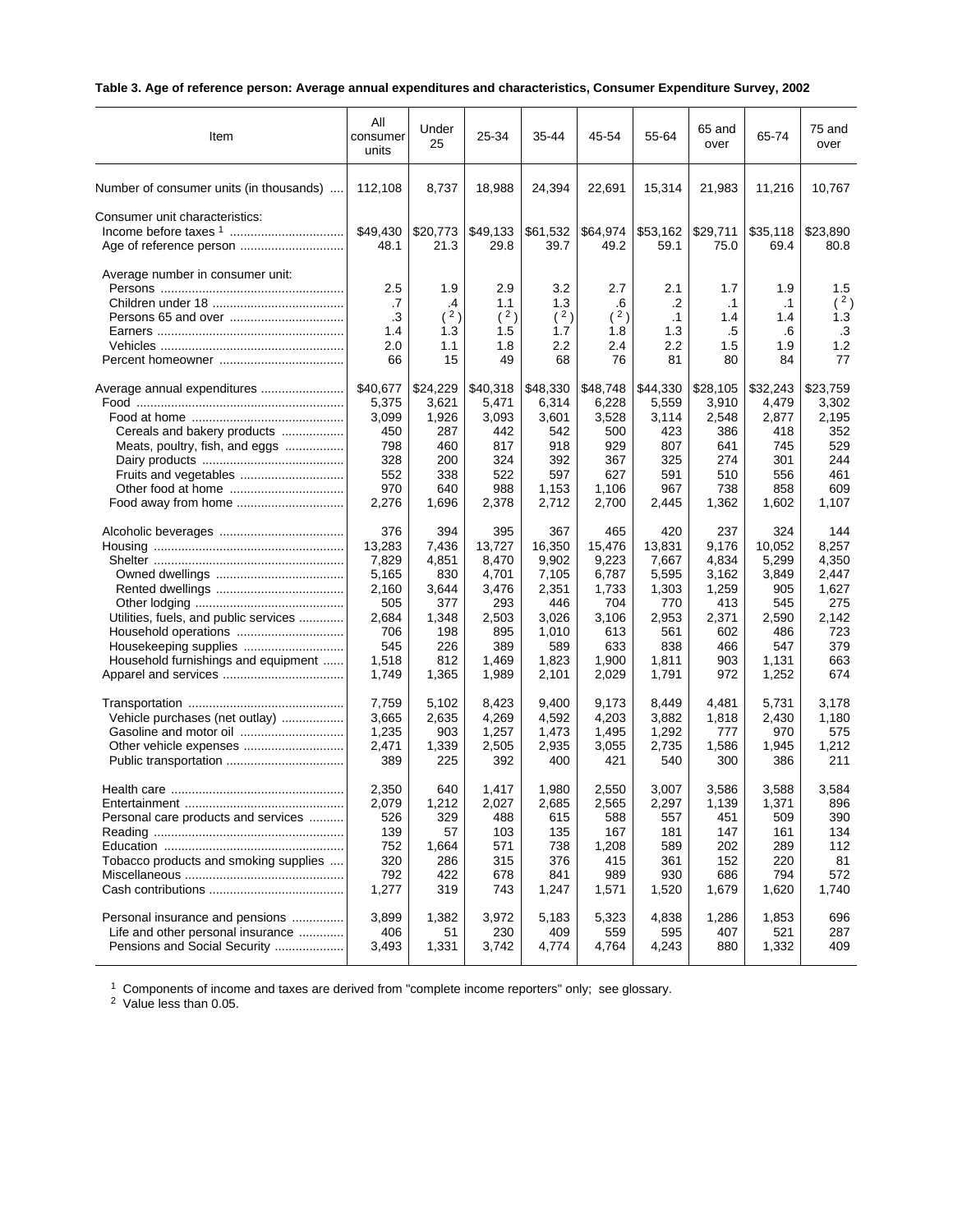#### **Table 4. Size of consumer unit: Average annual expenditures and characteristics, Consumer Expenditure Survey, 2002**

|                                         |                                     |                                     |                                     |                                            | Two or more persons                 |                                             |                                             |
|-----------------------------------------|-------------------------------------|-------------------------------------|-------------------------------------|--------------------------------------------|-------------------------------------|---------------------------------------------|---------------------------------------------|
| Item                                    | All<br>consumer<br>units            | One<br>person                       | Total<br>two or<br>more<br>persons  | Two<br>persons                             | Three<br>persons                    | Four<br>persons                             | Five or<br>more<br>persons                  |
| Number of consumer units (in thousands) | 112,108                             | 33,055                              | 79,053                              | 34,849                                     | 17,308                              | 15,822                                      | 11,074                                      |
| Consumer unit characteristics:          | \$49,430<br>48.1                    | \$27,042<br>51.3                    | \$59,020<br>46.7                    | \$52,694<br>52.7                           | \$60,077<br>43.8                    | \$67,755<br>41.0                            | \$64,954<br>40.7                            |
| Average number in consumer unit:        | 2.5<br>.7<br>.3<br>1.4<br>2.0<br>66 | 1.0<br>(2)<br>.3<br>.6<br>1.0<br>51 | 3.1<br>.9<br>.3<br>1.7<br>2.3<br>73 | 2.0<br>$\cdot$ 1<br>.5<br>1.2<br>2.2<br>74 | 3.0<br>.8<br>.2<br>1.8<br>2.3<br>69 | 4.0<br>1.6<br>$\cdot$ 1<br>2.0<br>2.5<br>74 | 5.6<br>2.8<br>$\cdot$ 1<br>2.3<br>2.6<br>71 |
|                                         | \$40,677                            | \$24,190                            | \$47,508                            | \$41,797                                   | \$48,098                            | \$54,033                                    | \$55,501                                    |
|                                         | 5,375                               | 2,913                               | 6,367                               | 5,318                                      | 6,361                               | 7,445                                       | 8,302                                       |
|                                         | 3,099                               | 1,558                               | 3,718                               | 2,943                                      | 3,733                               | 4,431                                       | 5,247                                       |
| Cereals and bakery products             | 450                                 | 225                                 | 541                                 | 413                                        | 523                                 | 660                                         | 821                                         |
| Meats, poultry, fish, and eggs          | 798                                 | 359                                 | 975                                 | 767                                        | 986                                 | 1,148                                       | 1,400                                       |
|                                         | 328                                 | 166                                 | 394                                 | 307                                        | 398                                 | 480                                         | 552                                         |
|                                         | 552                                 | 292                                 | 656                                 | 547                                        | 650                                 | 754                                         | 893                                         |
|                                         | 970                                 | 515                                 | 1,152                               | 910                                        | 1,176                               | 1,389                                       | 1,580                                       |
|                                         | 2,276                               | 1,356                               | 2,649                               | 2,375                                      | 2,628                               | 3,014                                       | 3,055                                       |
|                                         | 376                                 | 285                                 | 413                                 | 453                                        | 399                                 | 389                                         | 334                                         |
|                                         | 13,283                              | 8,619                               | 15,224                              | 13,380                                     | 15,183                              | 17,636                                      | 17,660                                      |
|                                         | 7,829                               | 5,465                               | 8,818                               | 7,728                                      | 8,847                               | 10,299                                      | 10,088                                      |
|                                         | 5,165                               | 2,605                               | 6,235                               | 5,225                                      | 6,121                               | 7,809                                       | 7,344                                       |
|                                         | 2,160                               | 2,538                               | 2,002                               | 1,839                                      | 2,234                               | 1,957                                       | 2,214                                       |
|                                         | 505                                 | 322                                 | 581                                 | 664                                        | 492                                 | 532                                         | 529                                         |
| Utilities, fuels, and public services   | 2,684                               | 1,712                               | 3,091                               | 2,736                                      | 3,114                               | 3,418                                       | 3,702                                       |
|                                         | 706                                 | 400                                 | 834                                 | 513                                        | 977                                 | 1,267                                       | 998                                         |
|                                         | 545                                 | 270                                 | 656                                 | 677                                        | 551                                 | 676                                         | 722                                         |
| Household furnishings and equipment     | 1,518                               | 772                                 | 1,826                               | 1,725                                      | 1,695                               | 1,976                                       | 2,151                                       |
|                                         | 1,749                               | 921                                 | 2,086                               | 1,559                                      | 2,247                               | 2,380                                       | 3,150                                       |
|                                         | 7,759                               | 3,890                               | 9,377                               | 8,110                                      | 10,003                              | 10,685                                      | 10,510                                      |
| Vehicle purchases (net outlay)          | 3,665                               | 1,662                               | 4,502                               | 3,805                                      | 4,994                               | 5,177                                       | 4,966                                       |
|                                         | 1,235                               | 646                                 | 1,481                               | 1,257                                      | 1,512                               | 1,713                                       | 1,809                                       |
| Other vehicle expenses                  | 2,471                               | 1,306                               | 2,957                               | 2,591                                      | 3,099                               | 3,318                                       | 3,366                                       |
|                                         | 389                                 | 276                                 | 436                                 | 458                                        | 397                                 | 476                                         | 369                                         |
|                                         | 2,350                               | 1,522                               | 2,696                               | 3,010                                      | 2,496                               | 2,472                                       | 2,340                                       |
|                                         | 2,079                               | 1,193                               | 2,448                               | 2,115                                      | 2,308                               | 2,928                                       | 3,038                                       |
| Personal care products and services     | 526                                 | 310                                 | 614                                 | 557                                        | 611                                 | 682                                         | 706                                         |
|                                         | 139                                 | 108                                 | 151                                 | 162                                        | 143                                 | 150                                         | 132                                         |
|                                         | 752                                 | 562                                 | 831                                 | 491                                        | 935                                 | 1,156                                       | 1,279                                       |
| Tobacco products and smoking supplies   | 320                                 | 210                                 | 367                                 | 327                                        | 418                                 | 352                                         | 434                                         |
|                                         | 792                                 | 602                                 | 872                                 | 797                                        | 859                                 | 926                                         | 1,049                                       |
|                                         | 1,277                               | 998                                 | 1,394                               | 1,516                                      | 1,203                               | 1,242                                       | 1,523                                       |
| Personal insurance and pensions         | 3,899                               | 2,055                               | 4,670                               | 4,002                                      | 4,932                               | 5,590                                       | 5,043                                       |
| Life and other personal insurance       | 406                                 | 183                                 | 499                                 | 492                                        | 499                                 | 520                                         | 493                                         |
| Pensions and Social Security            | 3,493                               | 1,872                               | 4,170                               | 3,510                                      | 4,433                               | 5,071                                       | 4,550                                       |

 $1$  Components of income and taxes are derived from "complete income reporters" only; see glossary.

<sup>2</sup> Value less than 0.05.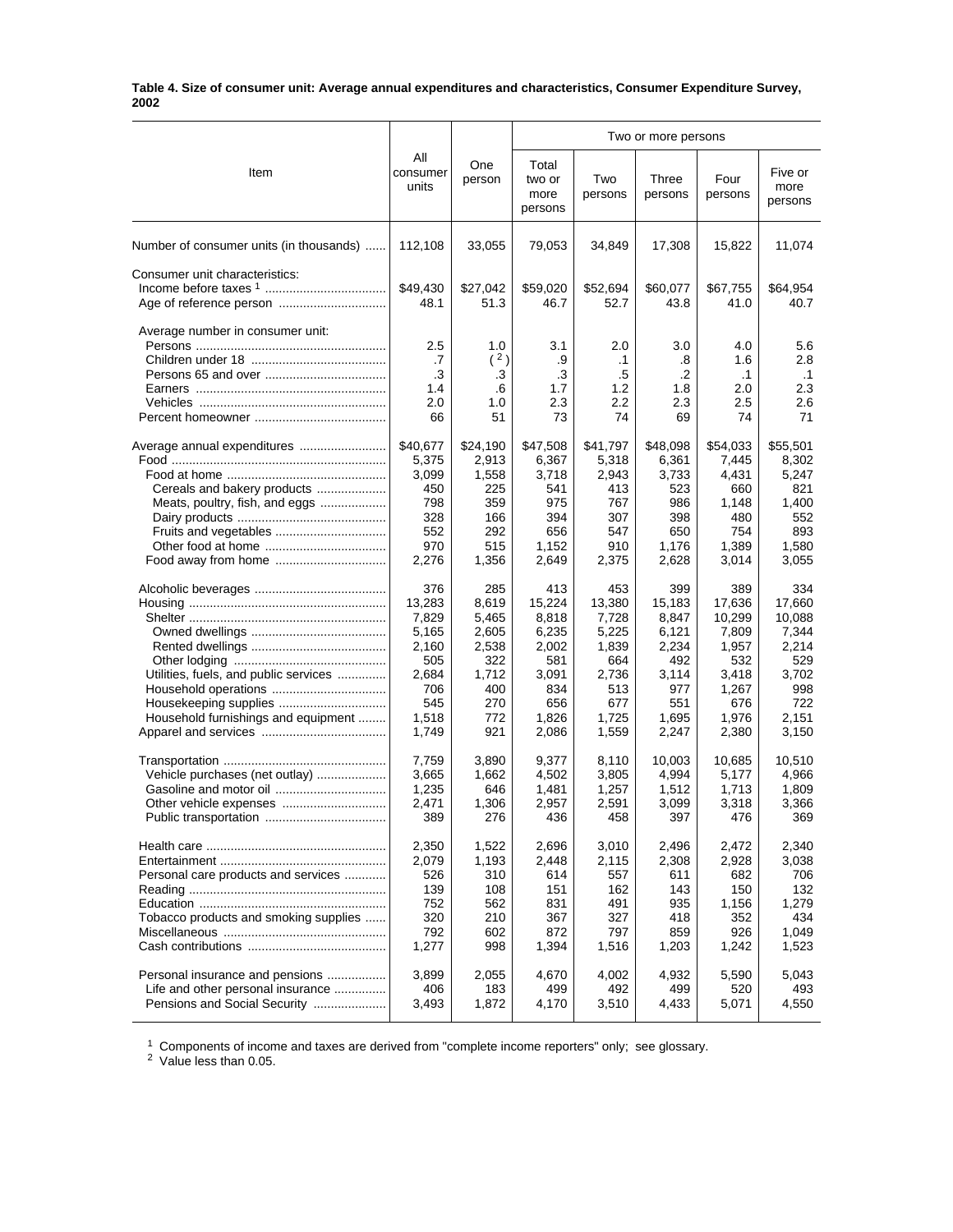# **Table 5. Composition of consumer unit: Average annual expenditures and characteristics, Consumer Expenditure Survey, 2002**

|                                                                                                                     |                                                                                          |                                                                                          |                                                                                             | Husband and wife consumer units                                                             |                                                                                             |                                                                                           |                                                                                          |                                                                                        |                                                                                       |
|---------------------------------------------------------------------------------------------------------------------|------------------------------------------------------------------------------------------|------------------------------------------------------------------------------------------|---------------------------------------------------------------------------------------------|---------------------------------------------------------------------------------------------|---------------------------------------------------------------------------------------------|-------------------------------------------------------------------------------------------|------------------------------------------------------------------------------------------|----------------------------------------------------------------------------------------|---------------------------------------------------------------------------------------|
|                                                                                                                     |                                                                                          |                                                                                          |                                                                                             | Husband and wife with children                                                              |                                                                                             |                                                                                           |                                                                                          | One                                                                                    | Single                                                                                |
| Item                                                                                                                | Total<br>husband<br>and wife<br>consumer<br>units                                        | Husband<br>and wife<br>only                                                              | Total<br>husband<br>and wife<br>with<br>children                                            | Oldest<br>child<br>under 6                                                                  | Oldest<br>child<br>6 to 17                                                                  | Oldest<br>child 18<br>or over                                                             | Other<br>husband<br>and wife<br>consumer<br>units                                        | parent,<br>at least<br>one child<br>under 18                                           | person<br>and other<br>consumer<br>units                                              |
| Number of consumer units (in thousands)                                                                             | 56,265                                                                                   | 23,118                                                                                   | 28,790                                                                                      | 5,547                                                                                       | 15,206                                                                                      | 8,036                                                                                     | 4,357                                                                                    | 6,730                                                                                  | 49,112                                                                                |
| Consumer unit characteristics:                                                                                      | \$67,155<br>48.4                                                                         | \$58,967<br>56.9                                                                         | \$73,918<br>41.6                                                                            | \$67,587<br>32.2                                                                            | \$72,720<br>39.8                                                                            | \$81,042<br>51.3                                                                          | \$65,866<br>48.1                                                                         | \$26,966<br>37.2                                                                       | \$32,469<br>49.2                                                                      |
| Average number in consumer unit:                                                                                    | 3.2<br>.9<br>.3<br>1.7<br>2.6<br>82                                                      | 2.0<br>n.a.<br>.6<br>1.2<br>2.4<br>86                                                    | 3.9<br>1.6<br>$\cdot$ 1<br>2.0<br>2.7<br>80                                                 | 3.5<br>1.5<br>(2)<br>1.7<br>2.2<br>69                                                       | 4.1<br>2.1<br>(2)<br>1.9<br>2.6<br>81                                                       | 3.9<br>.6<br>$\cdot$<br>2.6<br>3.3<br>87                                                  | 5.0<br>1.5<br>.5<br>2.4<br>2.7<br>76                                                     | 2.9<br>1.8<br>(2)<br>1.0<br>1.2<br>40                                                  | 1.6<br>$\cdot$ .2<br>.3<br>1.0<br>1.3<br>52                                           |
| Average annual expenditures<br>Cereals and bakery products<br>Meats, poultry, fish, and eggs<br>Food away from home | \$52,334<br>6,881<br>3,987<br>579<br>1,025<br>426<br>714<br>1,242<br>2,894               | \$45,557<br>5,676<br>3,160<br>442<br>813<br>329<br>602<br>974<br>2,516                   | \$57,835<br>7,785<br>4,528<br>676<br>1,146<br>497<br>779<br>1,431<br>3,257                  | \$52,779<br>6,348<br>3,940<br>560<br>942<br>454<br>711<br>1,274<br>2,408                    | \$58,104<br>8,041<br>4,664<br>708<br>1,163<br>517<br>789<br>1,487<br>3,376                  | \$60,860<br>8,324<br>4,690<br>697<br>1,263<br>487<br>808<br>1,434<br>3,634                | \$52,484<br>7,661<br>5,030<br>711<br>1,409<br>506<br>914<br>1,491<br>2,630               | \$30,185<br>4,745<br>3,057<br>461<br>832<br>318<br>498<br>948<br>1,688                 | \$28,627<br>3,659<br>2,033<br>292<br>520<br>212<br>364<br>645<br>1,625                |
| Utilities, fuels, and public services<br>Household furnishings and equipment                                        | 441<br>16,649<br>9,578<br>7,411<br>1,451<br>715<br>3,271<br>943<br>754<br>2,104<br>2,218 | 479<br>14,422<br>8,110<br>6,114<br>1,157<br>840<br>2,915<br>553<br>817<br>2,027<br>1,633 | 432<br>18,460<br>10,795<br>8,536<br>1,611<br>648<br>3,478<br>1,264<br>712<br>2,212<br>2,643 | 340<br>19,141<br>11,269<br>8,506<br>2,384<br>379<br>2,979<br>2,320<br>552<br>2,021<br>2,630 | 436<br>18,619<br>10,912<br>8,728<br>1,600<br>584<br>3,491<br>1,221<br>724<br>2,271<br>2,689 | 490<br>17,697<br>10,247<br>8,196<br>1,097<br>954<br>3,797<br>615<br>804<br>2,234<br>2,565 | 295<br>16,506<br>9,323<br>6,860<br>1,962<br>501<br>3,787<br>891<br>687<br>1,819<br>2,636 | 146<br>11,022<br>6,513<br>3,102<br>3,280<br>131<br>2,471<br>814<br>337<br>886<br>1,885 | 331<br>9,716<br>6,007<br>2,874<br>2,818<br>314<br>2,042<br>419<br>324<br>925<br>1,172 |
| Vehicle purchases (net outlay)<br>Gasoline and motor oil<br>Other vehicle expenses                                  | 10.199<br>4,795<br>1,621<br>3,287<br>496                                                 | 8,592<br>3,898<br>1,345<br>2,818<br>531                                                  | 11,425<br>5,513<br>1,807<br>3,649<br>455                                                    | 10,467<br>5,391<br>1,494<br>3,176<br>406                                                    | 11,203<br>5,512<br>1,761<br>3,491<br>439                                                    | 12,506<br>5,600<br>2,112<br>4,274<br>521                                                  | 10,629<br>4,806<br>1,852<br>3,400<br>571                                                 | 5,549<br>2,833<br>912<br>1,645<br>159                                                  | 5,266<br>2,484<br>837<br>1,647<br>298                                                 |
| Personal care products and services<br>Tobacco products and smoking supplies                                        | 3,110<br>2,762<br>662<br>174<br>952<br>336<br>921<br>1,646                               | 3,614<br>2,265<br>608<br>192<br>490<br>286<br>865<br>1,909                               | 2,716<br>3,213<br>711<br>166<br>1,366<br>344<br>949<br>1,481                                | 2,233<br>2,425<br>549<br>132<br>336<br>275<br>913<br>1,037                                  | 2,676<br>3,593<br>757<br>169<br>1,246<br>318<br>827<br>1,399                                | 3,127<br>3,037<br>736<br>184<br>2,303<br>440<br>1,205<br>1,941                            | 3,027<br>2,447<br>641<br>130<br>675<br>548<br>1,034<br>1,335                             | 1,252<br>1,362<br>428<br>72<br>454<br>262<br>569<br>374                                | 1,629<br>1,391<br>379<br>107<br>563<br>311<br>675<br>979                              |
| Personal insurance and pensions<br>Life and other personal insurance<br>Pensions and Social Security                | 5,384<br>605<br>4,779                                                                    | 4,524<br>634<br>3,891                                                                    | 6,144<br>592<br>5,552                                                                       | 5,952<br>424<br>5,528                                                                       | 6,129<br>609<br>5,520                                                                       | 6,304<br>675<br>5,629                                                                     | 4,920<br>539<br>4,381                                                                    | 2,066<br>182<br>1,883                                                                  | 2,448<br>209<br>2,239                                                                 |

 $1$  Components of income and taxes are derived from "complete income reporters" only; see glossary.

<sup>2</sup> Value less than 0.05.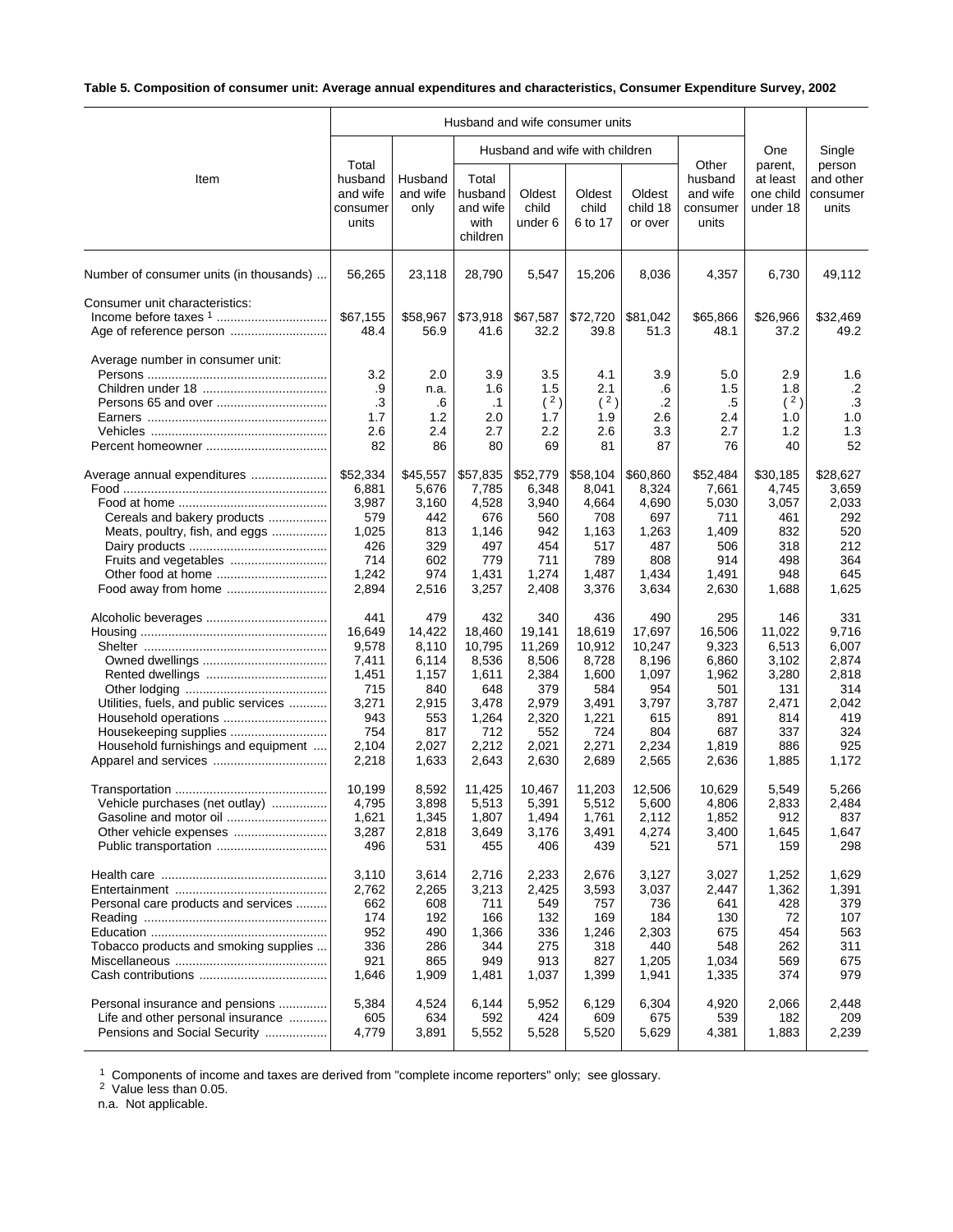#### **Table 6. Number of earners in consumer unit: Average annual expenditures and characteristics, Consumer Expenditure Survey, 2002**

|                                         | All               |           | Single consumers |           | Consumer units of two or more persons |                |                  |  |  |
|-----------------------------------------|-------------------|-----------|------------------|-----------|---------------------------------------|----------------|------------------|--|--|
| Item                                    | consumer<br>units | No earner | One<br>earner    | No earner | One<br>earner                         | Two<br>earners | Three or<br>more |  |  |
| Number of consumer units (in thousands) | 112,108           | 12,289    | 20,766           | 9,448     | 22,535                                | 36,558         | 10,512           |  |  |
| Consumer unit characteristics:          |                   |           |                  |           |                                       |                |                  |  |  |
|                                         | \$49,430          | \$14,653  | \$33,475         | \$25,671  | \$44,393                              | \$70,448       | \$79,070         |  |  |
|                                         | 48.1              | 67.3      | 41.8             | 64.7      | 46.9                                  | 42.3           | 45.8             |  |  |
| Average number in consumer unit:        |                   |           |                  |           |                                       |                |                  |  |  |
|                                         | 2.5               | 1.0       | 1.0              | 2.3       | 2.9                                   | 3.1            | 4.4              |  |  |
|                                         | .7                | n.a.      | n.a.             | .4        | 1.0                                   | .9             | 1.1              |  |  |
|                                         | .3                | .7        | $\cdot$ 1        | 1.2       | .3                                    | $\cdot$ 1      | $\cdot$ 1        |  |  |
|                                         | 1.4               | n.a.      | 1.0              | n.a.      | 1.0                                   | 2.0            | 3.3              |  |  |
|                                         | 2.0               | .8        | 1.2              | 1.8       | 2.0                                   | 2.5            | 3.2              |  |  |
|                                         | 66                | 61        | 45               | 78        | 66                                    | 74             | 78               |  |  |
| Average annual expenditures             | \$40,677          | \$17,607  | \$28,077         | \$29,721  | \$39,923                              | \$52,991       | \$60,844         |  |  |
|                                         | 5,375             | 2,383     | 3,223            | 4,542     | 5,650                                 | 6,729          | 8,381            |  |  |
|                                         | 3,099             | 1,620     | 1,521            | 2,959     | 3,546                                 | 3,704          | 4,884            |  |  |
| Cereals and bakery products             | 450               | 240       | 216              | 460       | 525                                   | 525            | 711              |  |  |
| Meats, poultry, fish, and eggs          | 798               | 387       | 344              | 738       | 931                                   | 967            | 1,328            |  |  |
|                                         | 328               | 175       | 161              | 316       | 386                                   | 392            | 494              |  |  |
|                                         | 552               | 314       | 279              | 563       | 641                                   | 635            | 859              |  |  |
| Other food at home                      | 970               | 504       | 522              | 882       | 1,063                                 | 1,184          | 1,493            |  |  |
| Food away from home                     | 2,276             | 763       | 1,702            | 1,584     | 2,103                                 | 3,025          | 3,497            |  |  |
|                                         | 376               | 113       | 385              | 208       | 320                                   | 491            | 528              |  |  |
|                                         | 13,283            | 7,030     | 9,559            | 9,825     | 13,324                                | 17,101         | 17,640           |  |  |
|                                         | 7,829             | 3,973     | 6,349            | 5,113     | 7,700                                 | 10,074         | 10,175           |  |  |
|                                         | 5,165             | 1,890     | 3,028            | 3,278     | 4,995                                 | 7,384          | 7,560            |  |  |
|                                         | 2,160             | 1,903     | 2,914            | 1,293     | 2,229                                 | 2,084          | 1,864            |  |  |
|                                         | 505               | 180       | 406              | 542       | 476                                   | 606            | 752              |  |  |
| Utilities, fuels, and public services   | 2,684             | 1,666     | 1,739            | 2,553     | 2,865                                 | 3,169          | 3,788            |  |  |
|                                         | 706               | 608       | 277              | 505       | 681                                   | 1,069          | 636              |  |  |
| Housekeeping supplies                   | 545               | 272       | 268              | 541       | 551                                   | 710            | 798              |  |  |
| Household furnishings and equipment     | 1,518             | 511       | 926              | 1,113     | 1,526                                 | 2,079          | 2,243            |  |  |
|                                         | 1,749             | 612       | 1,103            | 1,037     | 1,839                                 | 2,351          | 2,665            |  |  |
|                                         | 7,759             | 2,173     | 4,906            | 5,330     | 7,576                                 | 10,384         | 13,372           |  |  |
| Vehicle purchases (net outlay)          | 3,665             | 816       | 2,163            | 2,382     | 3,699                                 | 4,960          | 6,538            |  |  |
| Gasoline and motor oil                  | 1,235             | 395       | 795              | 906       | 1,214                                 | 1,607          | 2,133            |  |  |
|                                         | 2,471             | 799       | 1,606            | 1,664     | 2,333                                 | 3,330          | 4,159            |  |  |
|                                         | 389               | 164       | 342              | 377       | 330                                   | 487            | 541              |  |  |
|                                         | 2,350             | 2,064     | 1,201            | 3,827     | 2,544                                 | 2,498          | 2,693            |  |  |
|                                         | 2,079             | 701       | 1,484            | 1,265     | 2,037                                 | 2,801          | 3,172            |  |  |
| Personal care products and services     | 526               | 286       | 325              | 458       | 565                                   | 654            | 722              |  |  |
|                                         | 139               | 97        | 114              | 140       | 133                                   | 162            | 164              |  |  |
|                                         | 752               | 269       | 736              | 251       | 576                                   | 858            | 1,806            |  |  |
| Tobacco products and smoking supplies   | 320               | 142       | 250              | 210       | 324                                   | 387            | 529              |  |  |
|                                         | 792               | 439       | 698              | 608       | 731                                   | 975            | 1,052            |  |  |
|                                         | 1,277             | 938       | 1,034            | 1,471     | 1,235                                 | 1,398          | 1,649            |  |  |
| Personal insurance and pensions         | 3,899             | 361       | 3,058            | 550       | 3,070                                 | 6,202          | 6,470            |  |  |
| Life and other personal insurance       | 406               | 171       | 190              | 415       | 452                                   | 534            | 556              |  |  |
| Pensions and Social Security            | 3,493             | 189       | 2,868            | 135       | 2,618                                 | 5,668          | 5,914            |  |  |

<sup>1</sup> Components of income and taxes are derived from "complete income reporters" only; see glossary.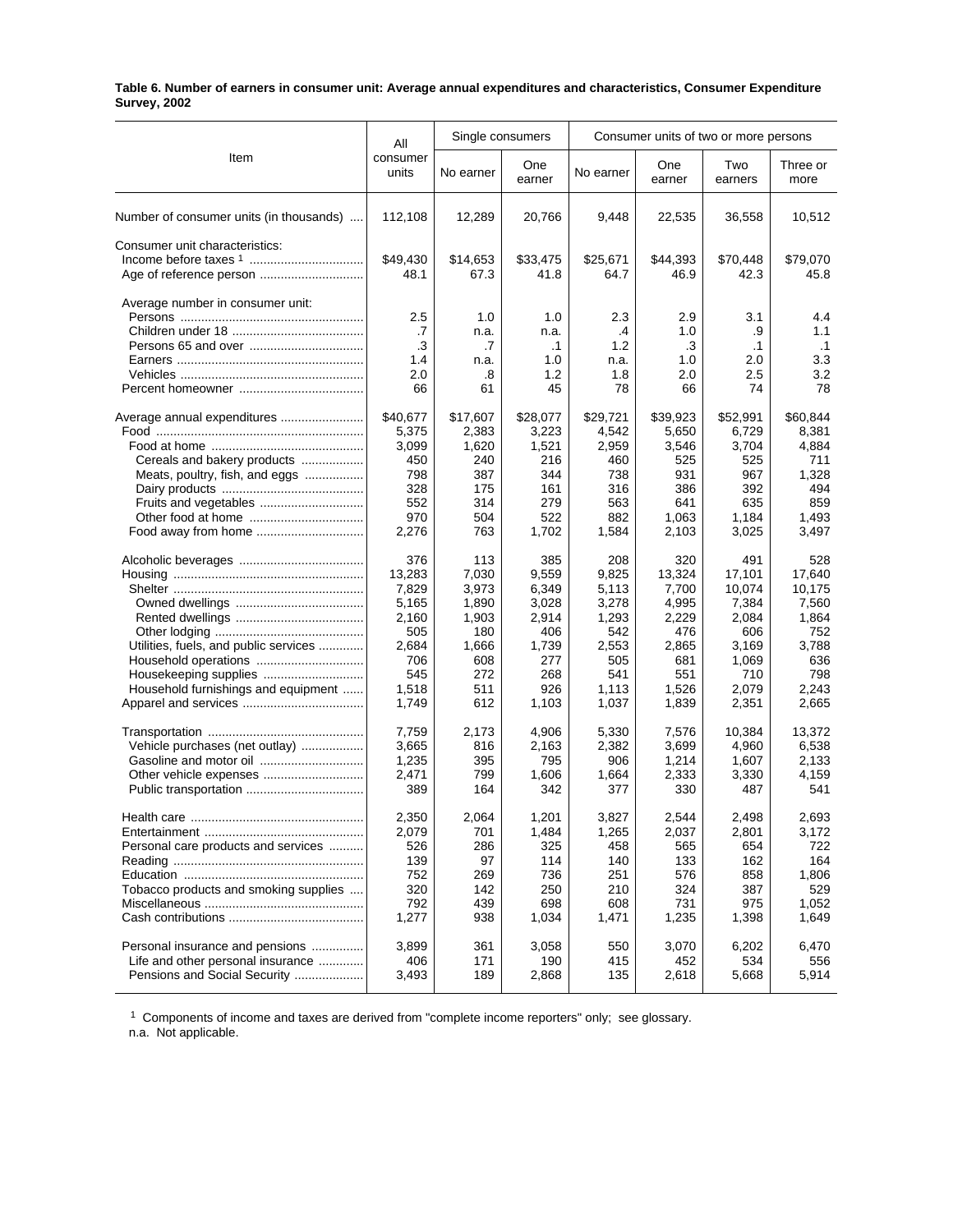#### **Table 7. Housing tenure, type of area, race of reference person, and Hispanic origin of reference person: Average annual expenditures and characteristics, Consumer Expenditure Survey, 2002**

|                                                           | All                                 | Housing tenure                       |                                              |                                     | Type of area                             |                                     | Race of reference<br>person         |                                      | Hispanic origin of<br>reference person     |
|-----------------------------------------------------------|-------------------------------------|--------------------------------------|----------------------------------------------|-------------------------------------|------------------------------------------|-------------------------------------|-------------------------------------|--------------------------------------|--------------------------------------------|
| Item                                                      | consumer<br>units                   | Homeowner                            | Renter                                       | Urban                               | Rural                                    | White<br>and<br>other               | <b>Black</b>                        | Hispanic                             | Non-<br>Hispanic                           |
| Number of consumer units (in thousands)                   | 112,108                             | 74,419                               | 37,689                                       | 98,386                              | 13,722                                   | 98,553                              | 13,554                              | 10,500                               | 101,608                                    |
| Consumer unit characteristics:<br>Age of reference person | \$49,430<br>48.1                    | \$59,345<br>52.0                     | \$30,386<br>40.4                             | \$50,985<br>47.6                    | \$38,376<br>51.3                         | \$51,177<br>48.4                    | \$35,944<br>45.6                    | \$37,360<br>42.2                     | \$50,742<br>48.7                           |
| Average number in consumer unit:                          | 2.5<br>.7<br>.3<br>1.4<br>2.0<br>66 | 2.6<br>.7<br>.4<br>1.4<br>2.3<br>100 | 2.2<br>.6<br>$\cdot$ 1<br>1.2<br>1.2<br>n.a. | 2.5<br>.7<br>.3<br>1.4<br>1.9<br>64 | 2.5<br>.6<br>$\cdot$<br>1.4<br>2.5<br>82 | 2.5<br>.6<br>.3<br>1.4<br>2.1<br>69 | 2.7<br>.9<br>.2<br>1.3<br>1.3<br>48 | 3.3<br>1.1<br>.2<br>1.6<br>1.7<br>48 | 2.4<br>.6<br>$\cdot$ 3<br>1.3<br>2.0<br>68 |
| Average annual expenditures                               | \$40,677                            | \$46,908                             | \$28,372                                     | \$41,600                            | \$34,067                                 | \$42,135                            | \$30,136                            | \$34,742                             | \$41,295                                   |
|                                                           | 5,375                               | 6,009                                | 4,123                                        | 5,465                               | 4,739                                    | 5,542                               | 4,186                               | 5,666                                | 5,349                                      |
|                                                           | 3,099                               | 3,454                                | 2,397                                        | 3,129                               | 2,884                                    | 3,159                               | 2,669                               | 3,643                                | 3,047                                      |
| Cereals and bakery products                               | 450                                 | 501                                  | 350                                          | 455                                 | 414                                      | 459                                 | 390                                 | 498                                  | 446                                        |
| Meats, poultry, fish, and eggs                            | 798                                 | 881                                  | 636                                          | 804                                 | 756                                      | 789                                 | 862                                 | 1,057                                | 774                                        |
|                                                           | 328                                 | 370                                  | 247                                          | 330                                 | 317                                      | 342                                 | 232                                 | 385                                  | 323                                        |
| Fruits and vegetables                                     | 552                                 | 613                                  | 432                                          | 562                                 | 485                                      | 565                                 | 460                                 | 720                                  | 536                                        |
| Other food at home                                        | 970                                 | 1,090                                | 732                                          | 978                                 | 913                                      | 1,004                               | 725                                 | 982                                  | 968                                        |
|                                                           | 2,276                               | 2,555                                | 1,725                                        | 2,336                               | 1,855                                    | 2,383                               | 1,517                               | 2,023                                | 2,302                                      |
|                                                           | 376                                 | 402                                  | 324                                          | 395                                 | 241                                      | 402                                 | 190                                 | 301                                  | 383                                        |
|                                                           | 13,283                              | 15,058                               | 9,777                                        | 13,771                              | 9,780                                    | 13,633                              | 10,756                              | 11,841                               | 13,431                                     |
|                                                           | 7,829                               | 8,458                                | 6,588                                        | 8,277                               | 4,622                                    | 8,043                               | 6,279                               | 7,372                                | 7,877                                      |
|                                                           | 5,165                               | 7,752                                | 56                                           | 5,389                               | 3,559                                    | 5,432                               | 3,223                               | 3,567                                | 5,330                                      |
|                                                           | 2,160                               | 67                                   | 6,293                                        | 2,358                               | 739                                      | 2,065                               | 2,852                               | 3,645                                | 2,006                                      |
|                                                           | 505                                 | 639                                  | 239                                          | 530                                 | 324                                      | 546                                 | 204                                 | 161                                  | 540                                        |
| Utilities, fuels, and public services                     | 2,684                               | 3,155                                | 1,755                                        | 2,701                               | 2,565                                    | 2,673                               | 2,768                               | 2,413                                | 2,712                                      |
| Household operations                                      | 706                                 | 876                                  | 370                                          | 751                                 | 381                                      | 733                                 | 509                                 | 407                                  | 737                                        |
|                                                           | 545                                 | 674                                  | 291                                          | 511                                 | 790                                      | 578                                 | 313                                 | 471                                  | 552                                        |
| Household furnishings and equipment                       | 1,518                               | 1,896                                | 773                                          | 1,532                               | 1,422                                    | 1,606                               | 887                                 | 1,179                                | 1,553                                      |
|                                                           | 1,749                               | 1,942                                | 1,369                                        | 1,814                               | 1,292                                    | 1,756                               | 1,704                               | 2,097                                | 1,716                                      |
|                                                           | 7,759                               | 8,972                                | 5,365                                        | 7,787                               | 7,562                                    | 8,077                               | 5,447                               | 6,769                                | 7,861                                      |
| Vehicle purchases (net outlay)                            | 3,665                               | 4,238                                | 2,533                                        | 3,647                               | 3,796                                    | 3,836                               | 2,420                               | 3,130                                | 3,720                                      |
|                                                           | 1,235                               | 1,413                                | 883                                          | 1,211                               | 1,411                                    | 1,278                               | 925                                 | 1,261                                | 1,232                                      |
| Other vehicle expenses                                    | 2,471                               | 2,886                                | 1,651                                        | 2,510                               | 2,187                                    | 2,553                               | 1,875                               | 2,062                                | 2,513                                      |
| Public transportation                                     | 389                                 | 435                                  | 298                                          | 420                                 | 168                                      | 411                                 | 228                                 | 317                                  | 396                                        |
|                                                           | 2,350                               | 2,921                                | 1,223                                        | 2,315                               | 2,606                                    | 2,490                               | 1,339                               | 1,366                                | 2,452                                      |
|                                                           | 2,079                               | 2,501                                | 1,246                                        | 2,124                               | 1,755                                    | 2,211                               | 1,124                               | 1,409                                | 2,148                                      |
| Personal care products and services                       | 526                                 | 598                                  | 384                                          | 541                                 | 418                                      | 531                                 | 488                                 | 492                                  | 529                                        |
|                                                           | 139                                 | 166                                  | 84                                           | 145                                 | 95                                       | 148                                 | 67                                  | 60                                   | 147                                        |
|                                                           | 752                                 | 774                                  | 708                                          | 806                                 | 363                                      | 792                                 | 463                                 | 488                                  | 779                                        |
| Tobacco products and smoking supplies                     | 320                                 | 307                                  | 347                                          | 307                                 | 419                                      | 336                                 | 210                                 | 186                                  | 334                                        |
|                                                           | 792                                 | 895                                  | 589                                          | 808                                 | 683                                      | 818                                 | 606                                 | 628                                  | 809                                        |
|                                                           | 1,277                               | 1,588                                | 663                                          | 1,300                               | 1,112                                    | 1,327                               | 917                                 | 612                                  | 1,346                                      |
| Personal insurance and pensions                           | 3,899                               | 4,773                                | 2,171                                        | 4,023                               | 3,003                                    | 4,072                               | 2,640                               | 2,827                                | 4,009                                      |
| Life and other personal insurance                         | 406                                 | 524                                  | 173                                          | 407                                 | 398                                      | 419                                 | 312                                 | 196                                  | 428                                        |
| Pensions and Social Security                              | 3,493                               | 4,249                                | 1,998                                        | 3,616                               | 2,605                                    | 3,653                               | 2,328                               | 2,631                                | 3,581                                      |

 $1$  Components of income and taxes are derived from "complete income reporters" only; see glossary.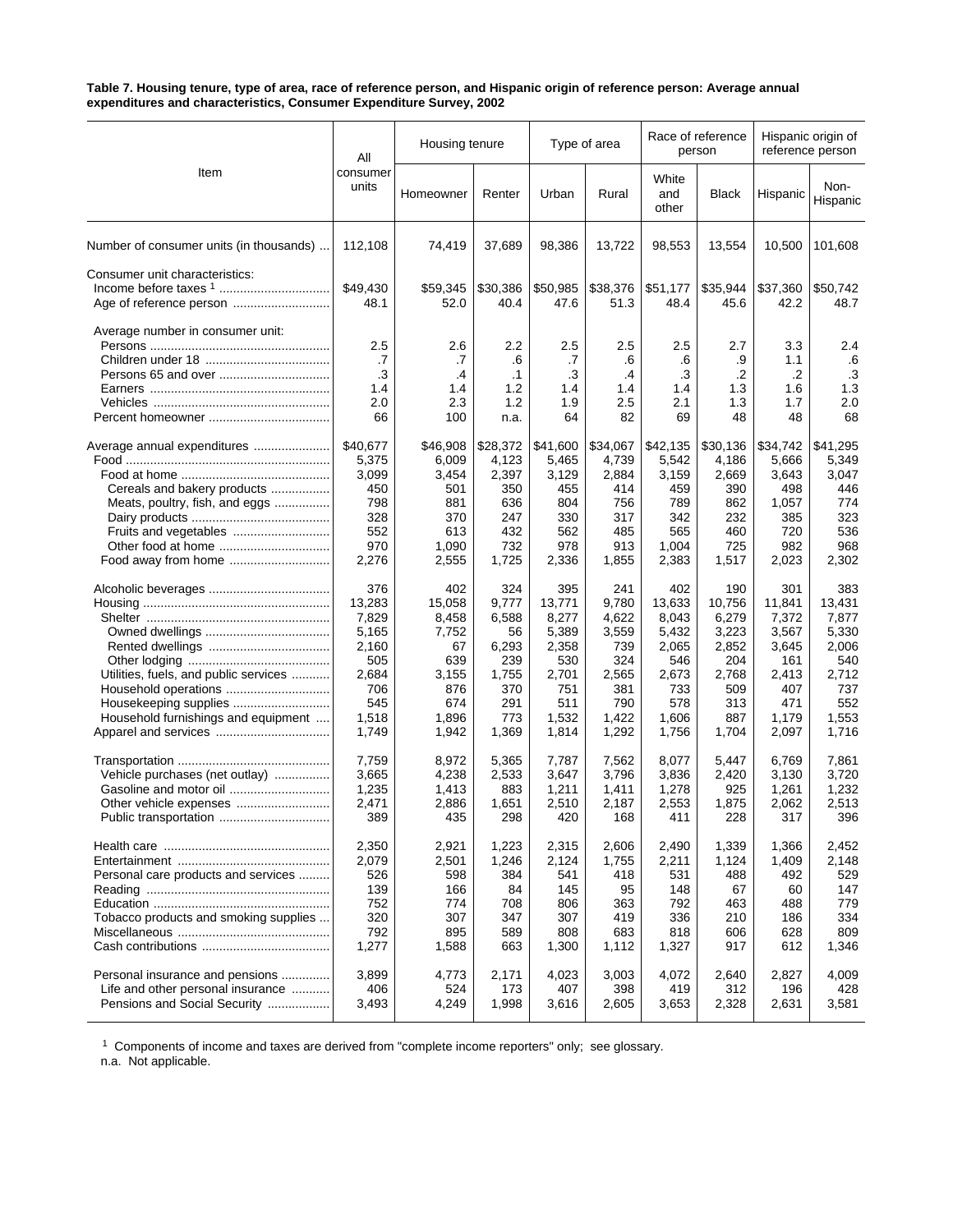# **Table 8. Region of residence: Average annual expenditures and characteristics, Consumer Expenditure Survey, 2002**

| Item                                    | Αll<br>consumer<br>units            | Northeast                           | Midwest                             | South                               | West                                |
|-----------------------------------------|-------------------------------------|-------------------------------------|-------------------------------------|-------------------------------------|-------------------------------------|
| Number of consumer units (in thousands) | 112,108                             | 21,313                              | 25,883                              | 40,004                              | 24,907                              |
| Consumer unit characteristics:          | \$49,430<br>48.1                    | \$53,983<br>49.1                    | \$49,197<br>48.4                    | \$45,641<br>48.1                    | \$52,016<br>46.8                    |
| Average number in consumer unit:        | 2.5<br>.7<br>.3<br>1.4<br>2.0<br>66 | 2.5<br>.6<br>.3<br>1.3<br>1.7<br>64 | 2.5<br>.7<br>.3<br>1.4<br>2.2<br>70 | 2.5<br>.6<br>.3<br>1.3<br>1.9<br>68 | 2.6<br>.7<br>.3<br>1.4<br>2.1<br>62 |
|                                         | \$40,677                            | \$42,390                            | \$40,601                            | \$37,281                            | \$44,728                            |
|                                         | 5,375                               | 5,813                               | 5,180                               | 5,102                               | 5,630                               |
|                                         | 3,099                               | 3,296                               | 2,932                               | 2,961                               | 3,317                               |
|                                         | 450                                 | 498                                 | 435                                 | 421                                 | 469                                 |
|                                         | 798                                 | 878                                 | 706                                 | 809                                 | 807                                 |
|                                         | 328                                 | 348                                 | 320                                 | 300                                 | 365                                 |
|                                         | 552                                 | 605                                 | 490                                 | 511                                 | 635                                 |
|                                         | 970                                 | 967                                 | 981                                 | 919                                 | 1,041                               |
|                                         | 2,276                               | 2,517                               | 2,247                               | 2,141                               | 2,314                               |
|                                         | 376                                 | 458                                 | 410                                 | 282                                 | 420                                 |
|                                         | 13,283                              | 14,558                              | 12.641                              | 11,766                              | 15,297                              |
|                                         | 7,829                               | 8,962                               | 7,097                               | 6,478                               | 9,792                               |
|                                         | 5,165                               | 5,793                               | 4,944                               | 4,322                               | 6,211                               |
|                                         | 2,160                               | 2,567                               | 1,657                               | 1,744                               | 3,003                               |
|                                         | 505                                 | 602                                 | 496                                 | 412                                 | 578                                 |
| Utilities, fuels, and public services   | 2,684                               | 2,750                               | 2,682                               | 2,775                               | 2,485                               |
|                                         | 706                                 | 804                                 | 570                                 | 690                                 | 787                                 |
|                                         | 545                                 | 498                                 | 709                                 | 489                                 | 506                                 |
| Household furnishings and equipment     | 1,518                               | 1,544                               | 1,583                               | 1,333                               | 1,727                               |
|                                         | 1,749                               | 1,965                               | 1,728                               | 1,592                               | 1,836                               |
|                                         | 7,759                               | 7,185                               | 8,133                               | 7,393                               | 8,449                               |
|                                         | 3,665                               | 3,036                               | 4,034                               | 3,591                               | 3,937                               |
|                                         | 1,235                               | 1,081                               | 1,269                               | 1,238                               | 1,325                               |
|                                         | 2,471                               | 2,456                               | 2,487                               | 2,299                               | 2,742                               |
|                                         | 389                                 | 612                                 | 342                                 | 265                                 | 445                                 |
|                                         | 2,350                               | 2,207                               | 2,383                               | 2.431                               | 2,310                               |
|                                         | 2,079                               | 2,287                               | 2,143                               | 1,705                               | 2,436                               |
| Personal care products and services     | 526                                 | 518                                 | 517                                 | 509                                 | 569                                 |
|                                         | 139                                 | 165                                 | 149                                 | 103                                 | 162                                 |
|                                         | 752                                 | 1,062                               | 718                                 | 487                                 | 947                                 |
| Tobacco products and smoking supplies   | 320                                 | 315                                 | 396                                 | 321                                 | 247                                 |
|                                         | 792                                 | 733                                 | 776                                 | 764                                 | 905                                 |
|                                         | 1,277                               | 1,199                               | 1,363                               | 1,193                               | 1,389                               |
| Personal insurance and pensions         | 3,899                               | 3,924                               | 4,065                               | 3,632                               | 4,132                               |
| Life and other personal insurance       | 406                                 | 460                                 | 448                                 | 389                                 | 345                                 |
|                                         | 3,493                               | 3,464                               | 3,617                               | 3,243                               | 3,787                               |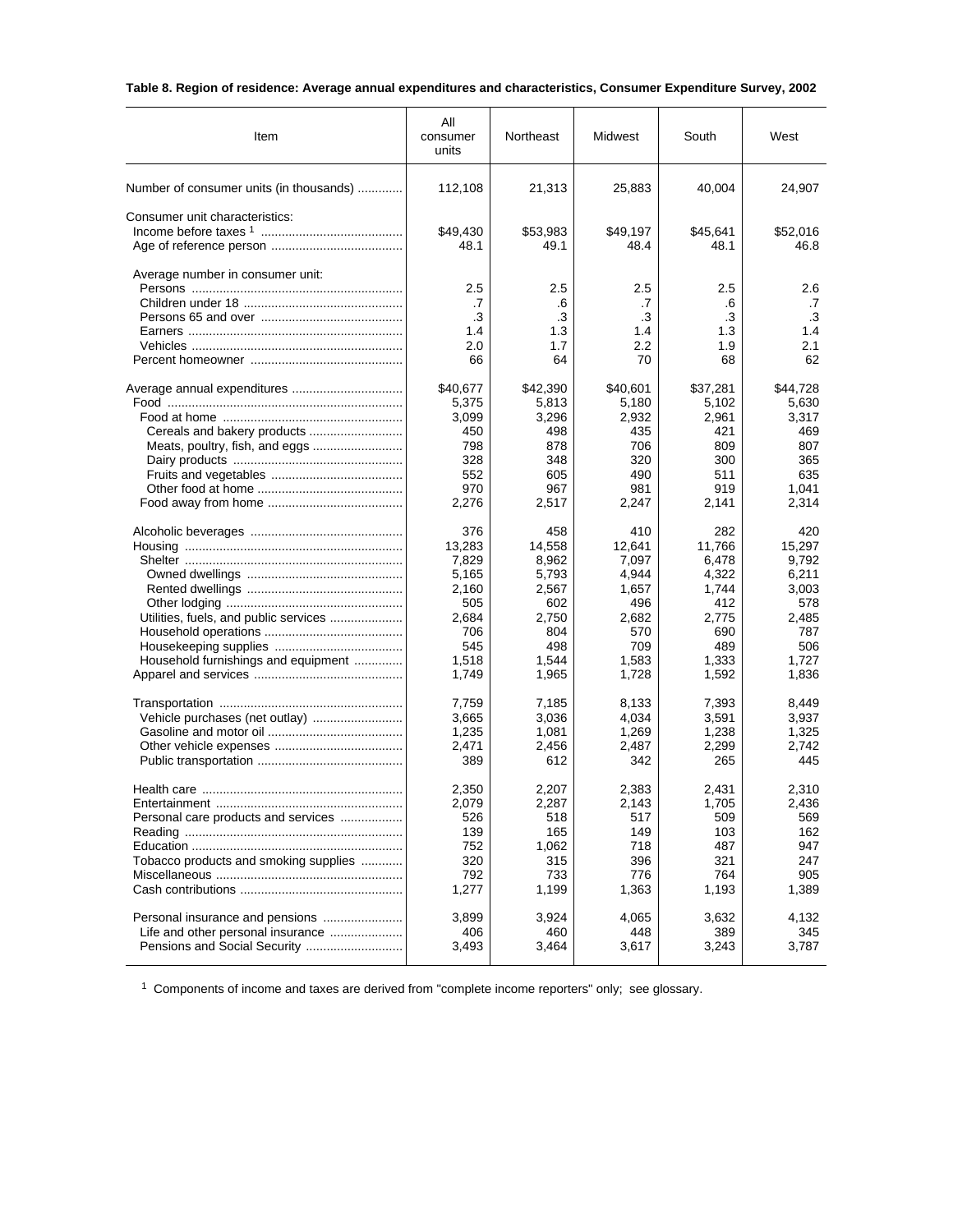# **Table 9. Occupation of reference person: Average annual expenditures and characteristics, Consumer Expenditure Survey, 2002**

|                                                                                                                                                                                    |                                                                          |                                                                          | Wage and salary earners                                                   |                                                                        |                                                                        |                                                                          |                                                                        |                                                                        |                                                                        |  |  |
|------------------------------------------------------------------------------------------------------------------------------------------------------------------------------------|--------------------------------------------------------------------------|--------------------------------------------------------------------------|---------------------------------------------------------------------------|------------------------------------------------------------------------|------------------------------------------------------------------------|--------------------------------------------------------------------------|------------------------------------------------------------------------|------------------------------------------------------------------------|------------------------------------------------------------------------|--|--|
| Item                                                                                                                                                                               | Self-<br>employed<br>workers                                             | Total<br>wage and<br>salary<br>earners                                   | Managers<br>and<br>professionals                                          | Technical,<br>sales and<br>clerical<br>workers                         | Service<br>workers                                                     | Construction<br>workers and<br>mechanics                                 | Operators,<br>fabricators<br>and<br>laborers                           | Retired                                                                | All other,<br>including<br>not<br>reporting                            |  |  |
| Number of consumer units (in                                                                                                                                                       | 5,106                                                                    | 74,695                                                                   | 27,104                                                                    | 20,964                                                                 | 10,704                                                                 | 4,885                                                                    | 11,038                                                                 | 19,204                                                                 | 13,102                                                                 |  |  |
| Consumer unit characteristics:<br>Income before taxes 1<br>Age of reference person                                                                                                 | \$54,787<br>52.2                                                         | \$57,422<br>41.9                                                         | \$80.469<br>43.1                                                          | \$49,363<br>40.7                                                       | \$35,108<br>41.3                                                       | \$50,401<br>41.0                                                         | \$40,214<br>42.4                                                       | \$26,399<br>72.5                                                       | \$32,298<br>45.8                                                       |  |  |
| Average number in consumer unit:<br>Children under 18<br>Persons 65 and over<br>Percent homeowner                                                                                  | 2.5<br>.6<br>.4<br>1.7<br>2.3<br>79                                      | 2.7<br>.8<br>$\cdot$ 1<br>1.7<br>2.1<br>64                               | 2.6<br>.7<br>$\cdot$ 1<br>1.7<br>2.2<br>73                                | 2.6<br>.7<br>$\cdot$ 1<br>1.7<br>2.0<br>60                             | 2.7<br>.8<br>$\cdot$ 1<br>1.7<br>1.8<br>49                             | 2.8<br>.9<br>$\cdot$ 1<br>1.8<br>2.5<br>67                               | 2.9<br>.9<br>$\cdot$ 1<br>1.8<br>2.2<br>59                             | 1.7<br>$\cdot$ 1<br>1.1<br>.2<br>1.6<br>81                             | 2.7<br>.8<br>$\cdot$ .2<br>.7<br>1.6<br>56                             |  |  |
| Average annual expenditures<br>Food at home<br>Cereals and bakery products<br>Meats, poultry, fish, and eggs<br>Fruits and vegetables<br>Other food at home<br>Food away from home | \$46,880<br>5,906<br>3,063<br>433<br>766<br>322<br>535<br>1,007<br>2,842 | \$45,296<br>5,835<br>3,244<br>467<br>839<br>340<br>568<br>1,030<br>2,591 | \$57,200<br>6,797<br>3,526<br>516<br>851<br>377<br>648<br>1,134<br>3,271  | \$42,069<br>5,497<br>3,035<br>438<br>798<br>318<br>510<br>971<br>2,462 | \$34,515<br>5,114<br>3,127<br>453<br>847<br>315<br>542<br>971<br>1,986 | \$40,711<br>5,480<br>3,261<br>450<br>937<br>335<br>535<br>1,003<br>2,219 | \$34,601<br>4,939<br>3,038<br>418<br>834<br>316<br>521<br>949<br>1,902 | \$27,535<br>3,798<br>2,519<br>384<br>616<br>277<br>501<br>740<br>1,279 | \$31,099<br>4,810<br>3,122<br>458<br>843<br>338<br>539<br>945<br>1,689 |  |  |
| Alcoholic beverages<br>Owned dwellings<br>Rented dwellings<br>Other lodging<br>Utilities, fuels, and public services<br>Household operations<br>Housekeeping supplies              | 500<br>15,193<br>8,999<br>6,597<br>1,485<br>917<br>3,059<br>938<br>539   | 436<br>14,621<br>8,783<br>5,830<br>2,427<br>526<br>2,784<br>758<br>578   | 554<br>18,644<br>11,418<br>8,268<br>2,321<br>829<br>3,166<br>1,127<br>644 | 374<br>13,717<br>8,296<br>5,303<br>2,553<br>440<br>2,658<br>700<br>511 | 323<br>11,053<br>6,531<br>3,364<br>2,814<br>353<br>2,442<br>406<br>452 | 428<br>12,640<br>7,524<br>5,198<br>2,050<br>276<br>2,694<br>531<br>452   | 369<br>10,782<br>5,978<br>3,515<br>2,239<br>224<br>2,461<br>403<br>716 | 208<br>9,307<br>4,871<br>3,217<br>1,219<br>435<br>2,382<br>616<br>477  | 224<br>10,731<br>6,274<br>3,672<br>2,280<br>323<br>2,410<br>449<br>459 |  |  |
| Household furnishings and<br>Apparel and services                                                                                                                                  | 1,658<br>1,788                                                           | 1,718<br>2,004                                                           | 2,290<br>2,532                                                            | 1,551<br>1,906                                                         | 1,222<br>1,618                                                         | 1,439<br>1,447                                                           | 1,224<br>1,507                                                         | 962<br>899                                                             | 1,138<br>1,515                                                         |  |  |
| Transportation<br>Vehicle purchases (net outlay)<br>Gasoline and motor oil<br>Other vehicle expenses<br>Public transportation                                                      | 7,102<br>2,576<br>1,334<br>2,693<br>498                                  | 8,959<br>4,332<br>1.387<br>2,822<br>418                                  | 10,494<br>4,854<br>1.519<br>3,460<br>661                                  | 8,491<br>4,183<br>1,320<br>2,625<br>362                                | 7,507<br>3,905<br>1,180<br>2,207<br>215                                | 9,025<br>4,458<br>1,539<br>2,779<br>247                                  | 7,458<br>3,691<br>1.322<br>2,245<br>200                                | 4,468<br>1,793<br>779<br>1,553<br>343                                  | 5,997<br>3,029<br>1,000<br>1,722<br>246                                |  |  |
| Entertainment<br>Personal care products and                                                                                                                                        | 3,628<br>2,441                                                           | 2,058<br>2,366                                                           | 2,538<br>3,178                                                            | 1,955<br>2,200                                                         | 1,559<br>1,659                                                         | 1,786<br>2,001                                                           | 1,679<br>1,532                                                         | 3,482<br>1,254                                                         | 1,859<br>1,499                                                         |  |  |
| Tobacco products and smoking                                                                                                                                                       | 561<br>177<br>855                                                        | 563<br>142<br>914                                                        | 713<br>211<br>1,319                                                       | 545<br>127<br>861                                                      | 442<br>83<br>634                                                       | 435<br>90<br>501                                                         | 398<br>82<br>472                                                       | 435<br>146<br>177                                                      | 434<br>92<br>632                                                       |  |  |
| Miscellaneous<br>Cash contributions                                                                                                                                                | 315<br>1,144<br>1,750                                                    | 354<br>843<br>1,278                                                      | 251<br>1,106<br>1,792                                                     | 354<br>730<br>1,069                                                    | 377<br>654<br>742                                                      | 582<br>895<br>1,298                                                      | 482<br>570<br>928                                                      | 163<br>657<br>1,546                                                    | 363<br>565<br>692                                                      |  |  |
| Personal insurance and pensions.<br>Life and other personal insurance<br>Pensions and Social Security                                                                              | 5,518<br>544<br>4,974                                                    | 4,923<br>429<br>4,494                                                    | 7,071<br>602<br>6,470                                                     | 4,244<br>370<br>3,873                                                  | 2,751<br>278<br>2,473                                                  | 4,103<br>366<br>3,737                                                    | 3,404<br>290<br>3,114                                                  | 995<br>383<br>612                                                      | 1,686<br>256<br>1,430                                                  |  |  |